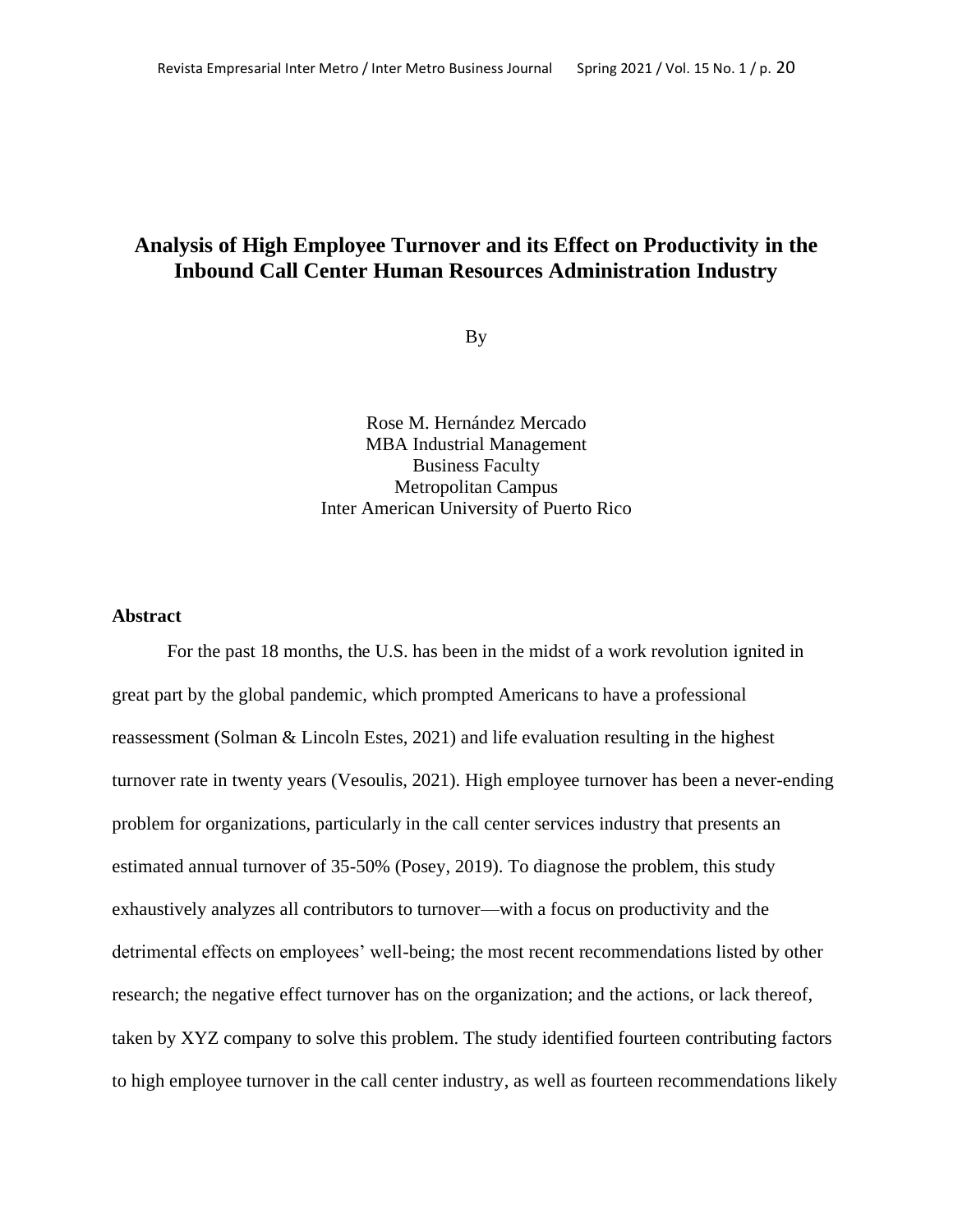to prevent it. No recommendation provides any conclusive retention strategy that eliminates or significantly reduces the problem. A new recommendation that has shown significant advantage was presented. By analyzing the actions taken by U.S.-based XYZ company, this paper dives into a recommendation that, as extensive evidence shows, has been proven to eliminate the voluntary turnover problem and increase profitability in organizations.

High employee turnover has been a never-ending, ever-present problem for organizations, largely in part for its detrimental effect on employee productivity and organizational profitability, with studies researching its effects, turnover costs, possible causes and retention strategies dating all the way back to the 1910s (Douglas, 1918; Eberle, 1919). The call center industry, in particular, bears the blunt of said problem by presenting an estimated annual turnover of 35-40% (Posey, 2019); some studies going as far as citing turnover percentages of triple digits (Ballard, 2012).

Inside this industry, XYZ company in the United States (U.S.) competes as a third-party service provider by taking over the human resources (HR) administration responsibilities for numerous clients as part of business-process outsourcing agreements. As such, XYZ offers their clients call centers that are in charge of managing highly specialized HR functions (e.g., payroll and benefits administration, among others), effectively turning the inbound agents into the primary point of interaction for customer service and revenue (Combs, 2017). XYZ's actions towards employee turnover demonstrate how the importance of the employee is seen from a purely numerical perspective to help meet certain metrics (e.g. number of agents available in the floor), rather than an employee value-based perspective. Therefore, full-time call center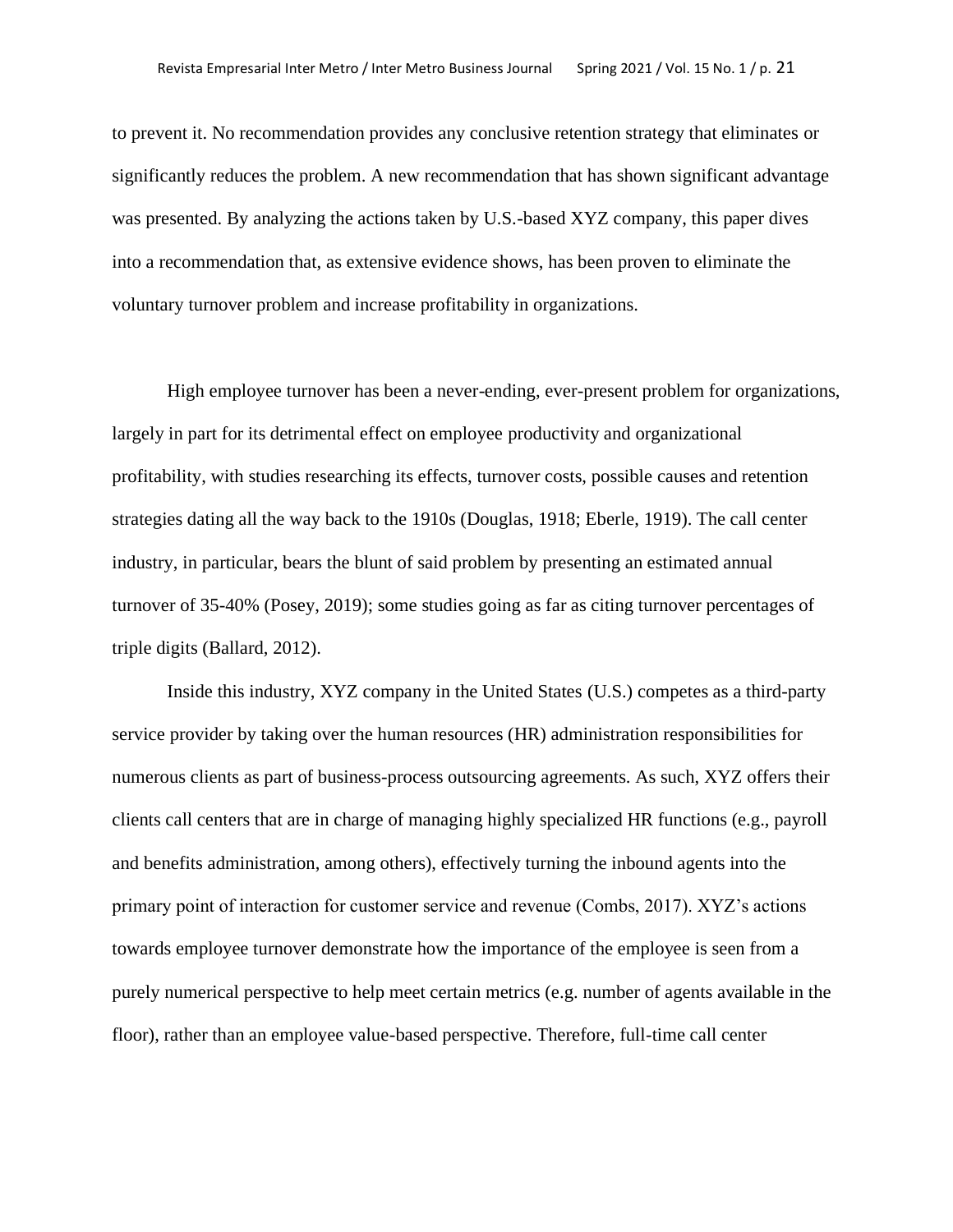employees continue to jump ship voluntarily, contributing to the average annual voluntary employee turnover rate.

In other words, although many of these companies fully acknowledge the employees' influence on the quality of service offered (Combs, 2017), they purposely overlook the high employee turnover rate in the pursuit of achieving certain metrics for their clients that will, in turn, help retain said clients by contractual achievement, consequently prioritizing long-term returns over their employees' well-being.

For said reason, the purpose of this high-employee-turnover study will not be to analyze its effect on profitability, but rather on employee productivity by examining to the extent this affects the employee instead of the organization. The study will exhaustively analyze all contributors to high employee turnover; most recent recommendations listed by other research as likely to prevent this problem; negative effect turnover has on the organization; actions taken by XYZ company; and a new recommendation that can contribute to the existing body of knowledge.

# **Literature Review**

High employee turnover in the call center industry has been a heavily researched topic spamming over the last few decades, with studies contributing to the literature with recommendations and strategies derived from indicative results, yet no significant advancement has been done in solving the problem as its evidenced by the estimated annual turnover among call centers (Posey, 2019). Instead of moving closer to a solution, the factors contributing to high employee turnover continue to rise with the list of negative factors to the well-being of an employee getting more extensive with the years.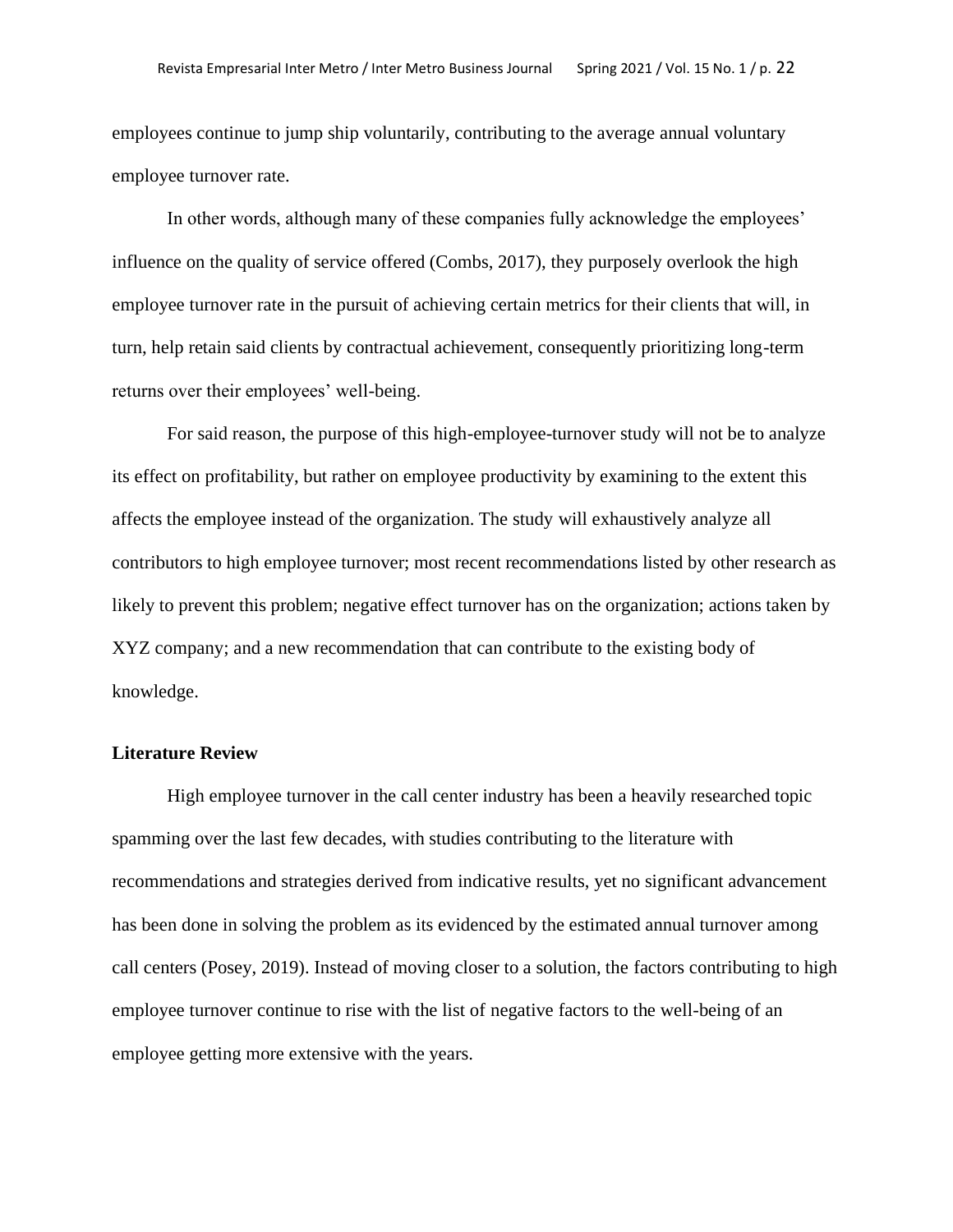#### **The call center environment**

Since originating in the 1990s (Posey, 2019), call centers have been known for the particular job demands in a high stress work environment characterized by structural division of labor, extensive use of technology, performance monitoring and quality control (Molino et al., 2016). A recent study of over 500 agents from an Italian telecommunication company found emotional labor to be a major characteristic of call centers. Defined as "the process of regulating feelings and expressions as part of the work role" (Molino et al., 2016), emotional labor is not only encouraged but also expected given how service agents can only express emotions that are congruent with organizational norms and standards. As Molino et al. (2016) detail, employees must suppress negative emotions despite the extent of customer verbal aggression received, and only express emotions acceptable by the organization—a concept known as emotional dissonance, and just one of the many factors contributing to voluntary employee turnover.

### *Job demands and job resources*

In the search of identifying practical implications that can help support employees cope with emotional labor and promote well-being in inbound service call centers, Molino et al. (2016) tested a conceptual model that analyzed two, well-identified call center job demands (workload and customer verbal aggression), and three job resources (supervisor support, colleague support and job autonomy), as they relate to affective discomfort through the mediation of emotional dissonance. Affective discomfort, another contributor to employee turnover, refers to the intensity of high negative emotions experienced at work coupled with a low sense of well-being. The results of said study are displayed on Table 1.

The implications of said results are the following (Molino et al., 2016):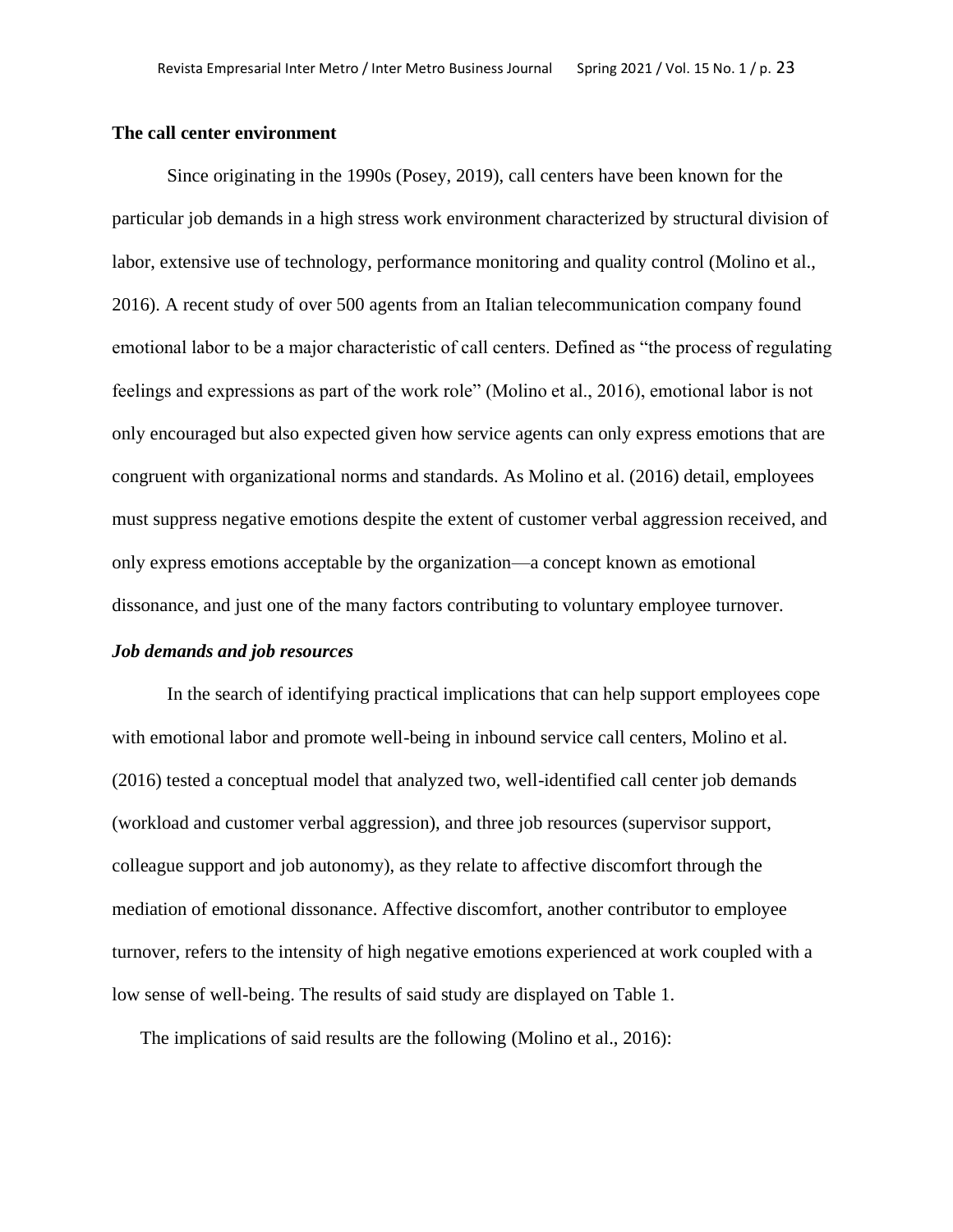- As job demands—workload and customer verbal aggression—increase, so does the affective discomfort and emotional dissonance in the employee.
- As job resources—supervisor support and job autonomy—decrease, the affective discomfort and the emotional dissonance in the employee increases.

In other words, whatever the cause, whether it be due to increasing job demands or the absence of job resources, emotional dissonance and affective discomfort contribute to employee turnover.

# **Table 1**

|  |  | Relationship of Employee Turnover Contributors with Job Demands and Job Resources |  |  |
|--|--|-----------------------------------------------------------------------------------|--|--|
|  |  |                                                                                   |  |  |

|                                                      | <b>Job Demands</b> |                                  | <b>Job Resources</b>  |                                             |                 |  |
|------------------------------------------------------|--------------------|----------------------------------|-----------------------|---------------------------------------------|-----------------|--|
| <b>High Employee</b><br><b>Turnover Contributors</b> | Workload           | Customer<br>verbal<br>aggression | Supervisor<br>support | Colleague<br>support                        | Job<br>autonomy |  |
| <b>Affective Discomfort</b>                          |                    |                                  |                       |                                             |                 |  |
| Correlation                                          | Positive           | Positive                         |                       | Negative No direct<br>relationship Negative |                 |  |
| <b>Emotional Dissonance</b><br>Correlation           | Positive           | Positive                         | Negative*             | No direct<br>relationship                   | Negative        |  |

*\*Note:* Study analyzed correlations for two sets of call center employees, customer assistance service (CA) and information service agents (INFO). Emotional dissonance only correlated negatively to supervisor support in CA agents, which for the purpose of this study is applicable since all agents from XYZ company are CA agents (Molino et al., 2016).

Overall, the study identified the following job demands, some of which are later on included as contributors to employee turnover:

• workload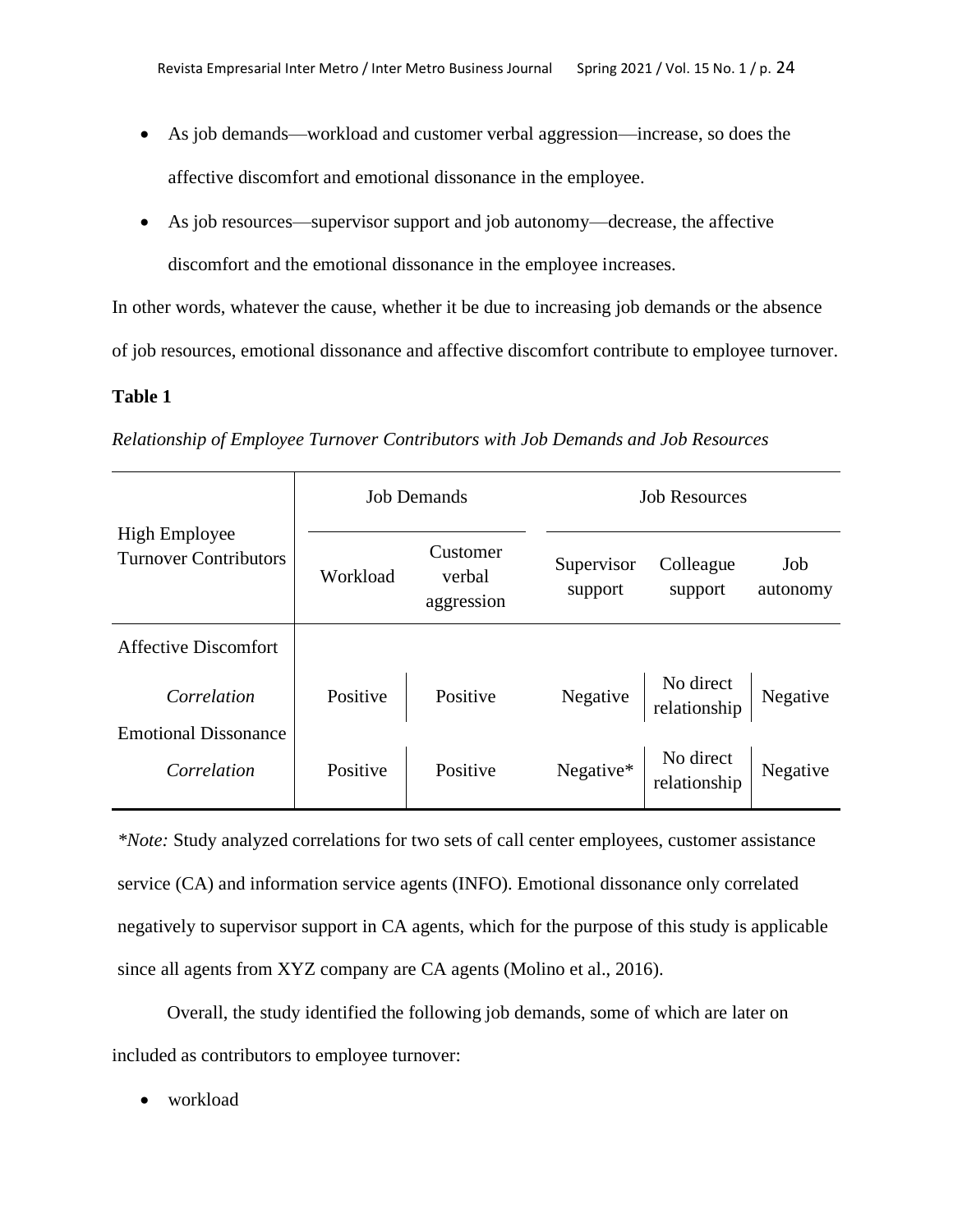- customer verbal aggression
- repetitive job activities
- high cognitive effort
- increased time pressure
- decreased job autonomy
- performance monitoring (Molino et al., 2016).

# **Contributors to high employee turnover**

For purposes of this study, an extensive literature review was performed into possible factors contributing to high employee turnover in the call center industry, successfully identifying a total of fourteen factors as displayed in Table 2. The aim of the research studies listed below was to identify the factors contributing to employee turnover in order to diagnose what could be the cause and find a solution that can significantly reduce the turnover problem.

#### **Table 2**

| <b>Turnover factors</b> | <b>Supporting research</b>                                                                                                                                   |
|-------------------------|--------------------------------------------------------------------------------------------------------------------------------------------------------------|
| Affective discomfort    | Warr, 1990; Van Katwyk et al., 2000; Quaglino et al., 2010;<br>Biggio and Cortese, 2013; and Emanuel et al., 2014a via Molino<br>et al., 2016.               |
| Age                     | Arvind & Kubowicz, 2013; and BLS, 2014 via Combs, 2017.                                                                                                      |
| Call types              | Zapf et al., 2003; Wegge et al., 2006b; Aksin et al., 2007; Lewin<br>and Sager, 2007; Lin et al., 2010; and Rod and Ashill, 2013 via<br>Molino et al., 2016. |
|                         | Griffin, 2021.                                                                                                                                               |

*Compilation of Factors Contributing to High Employee Turnover*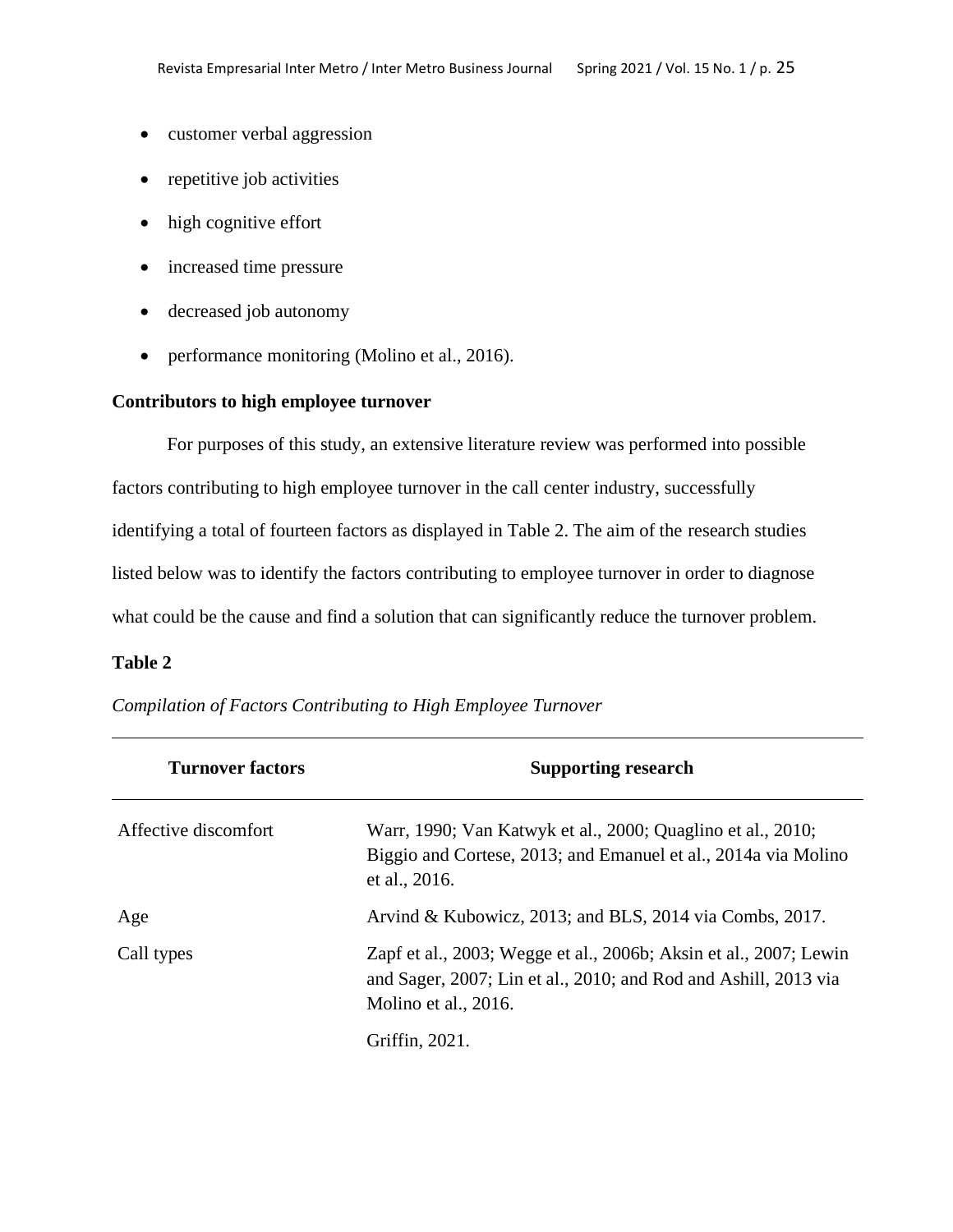| <b>Turnover factors</b>      | <b>Supporting research</b>                                                                                                                                                                                                                                                                                       |  |  |
|------------------------------|------------------------------------------------------------------------------------------------------------------------------------------------------------------------------------------------------------------------------------------------------------------------------------------------------------------|--|--|
| Depersonalization (cynicism) | Lee & Ashforth, 1990; Lingard, 2003; Choi et al., 2012; Leiter &<br>Maslach, 2009; Amigo et al., 2014; and Maslach & Leiter, 2016<br>via Griffin, 2021.                                                                                                                                                          |  |  |
|                              | ELÇI et al., 2018.                                                                                                                                                                                                                                                                                               |  |  |
| <b>Education</b> and skills  | Combs, 2017.                                                                                                                                                                                                                                                                                                     |  |  |
| <b>Emotional dissonance</b>  | Zapf et al., 1999; Holman et al., 2002; Grebner et al., 2003;<br>Holman, 2003; Lewig and Dollard, 2003; Zapf et al., 2003;<br>Grandey et al., 2004; Ghislieri et al., 2012; and Emanuel et al.,<br>2014b via Molino et al., 2016.                                                                                |  |  |
|                              | Zito et al., 2018.                                                                                                                                                                                                                                                                                               |  |  |
| <b>Emotional exhaustion</b>  | Ashill and Rod, 2011; and Choi et al., 2012 via Molino et al.,<br>2016.                                                                                                                                                                                                                                          |  |  |
|                              | Arango-Botero et al., 2018.                                                                                                                                                                                                                                                                                      |  |  |
|                              | ELÇİ et al., 2018.                                                                                                                                                                                                                                                                                               |  |  |
|                              | Griffin, 2021.                                                                                                                                                                                                                                                                                                   |  |  |
| Employee burnout             | Maslach & Jackson, 1981; Lee & Ashforth, 1996; Maslach et al.,<br>1997; Fogarty et al., 2000; Payne, 2001; Cropanzano et al., 2003;<br>Huang et al., 2003; Shimizu et al., 2005; Toppinnen-Tanner et<br>al., 2005; Pienaar & Willemse, 2008; Jones et al., 2010; and Choi<br>et al., 2012 via ELÇİ et al., 2018. |  |  |
|                              | Weisberg, 1994; and Woo et al., 2019 via Griffin, 2021.                                                                                                                                                                                                                                                          |  |  |
| Job satisfaction state       | Deery et al., 2013; Asaduzzama et al., 2014; Bajwa et al., 2014;<br>Derby-Davis, 2014; Waseem, 2014; and Jadoo et al., 2015 via<br>Combs, 2017.                                                                                                                                                                  |  |  |
|                              | Arango-Botero et al., 2018                                                                                                                                                                                                                                                                                       |  |  |
|                              | ELÇI et al., 2018.                                                                                                                                                                                                                                                                                               |  |  |
|                              | Zito et al., 2018.                                                                                                                                                                                                                                                                                               |  |  |
| Job shock                    | Lee & Mitchell, 1994; and Holtom et al., 2005 via Posey, 2019.                                                                                                                                                                                                                                                   |  |  |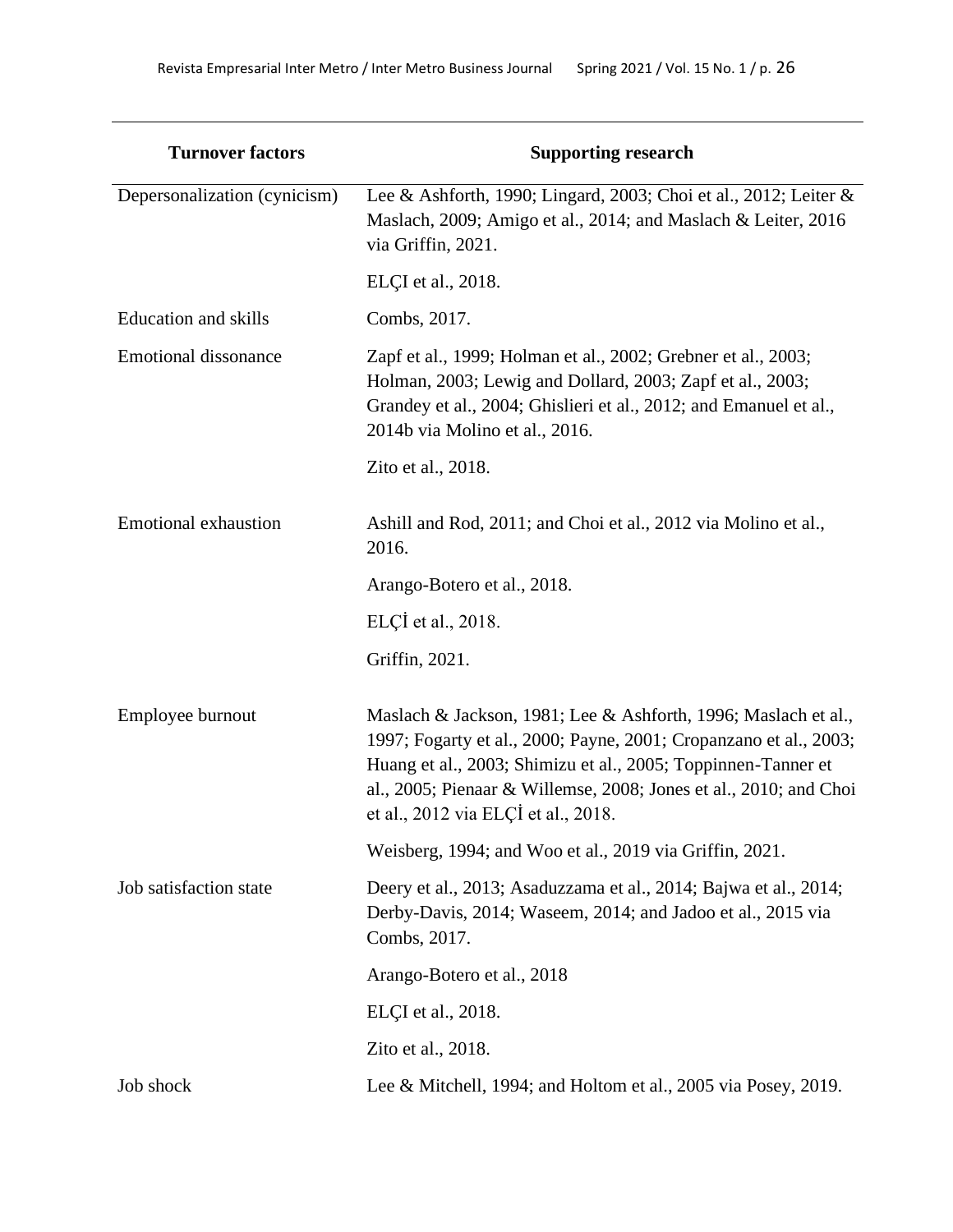| <b>Turnover factors</b>                                | <b>Supporting research</b>                                                                                                                    |  |  |
|--------------------------------------------------------|-----------------------------------------------------------------------------------------------------------------------------------------------|--|--|
| Management                                             | Gayathri et al., 2012; Tse et al., 2013; Kasenga & Anna-Karin,<br>2014; and Khan & Du, 2014 via Combs, 2017.                                  |  |  |
| Organizational culture and<br>commitment               | Leblanc, 2013; Perkins & Arvinen-Muondo, 2013; Habib et al.,<br>2014; Saeed et al., 2014; and Patil & Ramanjaneyalu, 2015 via<br>Combs, 2017. |  |  |
| Quality of subordinate and<br>supervisor relationships | Charoensukmongkol et al., 2016 via ELCI et al., 2018.                                                                                         |  |  |
| Workload overload                                      | Arango-Botero et al., 2018.                                                                                                                   |  |  |

Call type is a determinant factor for employee turnover since the levels of stress, emotional labor, and job burnout vary greatly between inbound and outbound call center agents. Inbound agents are subjected to greater emotional labor and stress (Molino et al., 2016) due to the nature of their role—helping customers that contact the center—which exposes them to complaints and customer verbal aggression.

ELÇİ et al. (2018) identified depersonalization, along with emotional exhaustion, as a negative outcome to stress that positively affects turnover intention. Choi et al. (2012) as quoted by Griffin (2021) supports this finding by detailing that emotional exhaustion can lead to an increase in depersonalization—i.e., the avoidance of psychological strain by disconnecting from the workplace. ELÇİ et al. (2018) and Griffin (2021) also agreed employee burnout has a direct positive relationship with turnover intention, noting how it can have detrimental impacts on employees' health such as addiction and psychological disorders. Moreover, Arango-Botero et al. (2018) in their study of a call center in Colombia, found emotional exhaustion to be one of the six factors related to an employee's well-being positively affecting turnover intention.

As noted by Zito et al. (2018), job satisfaction is a key factor on turnover dynamics by showing a positive relationship with life satisfaction and a negative one with employee turnover,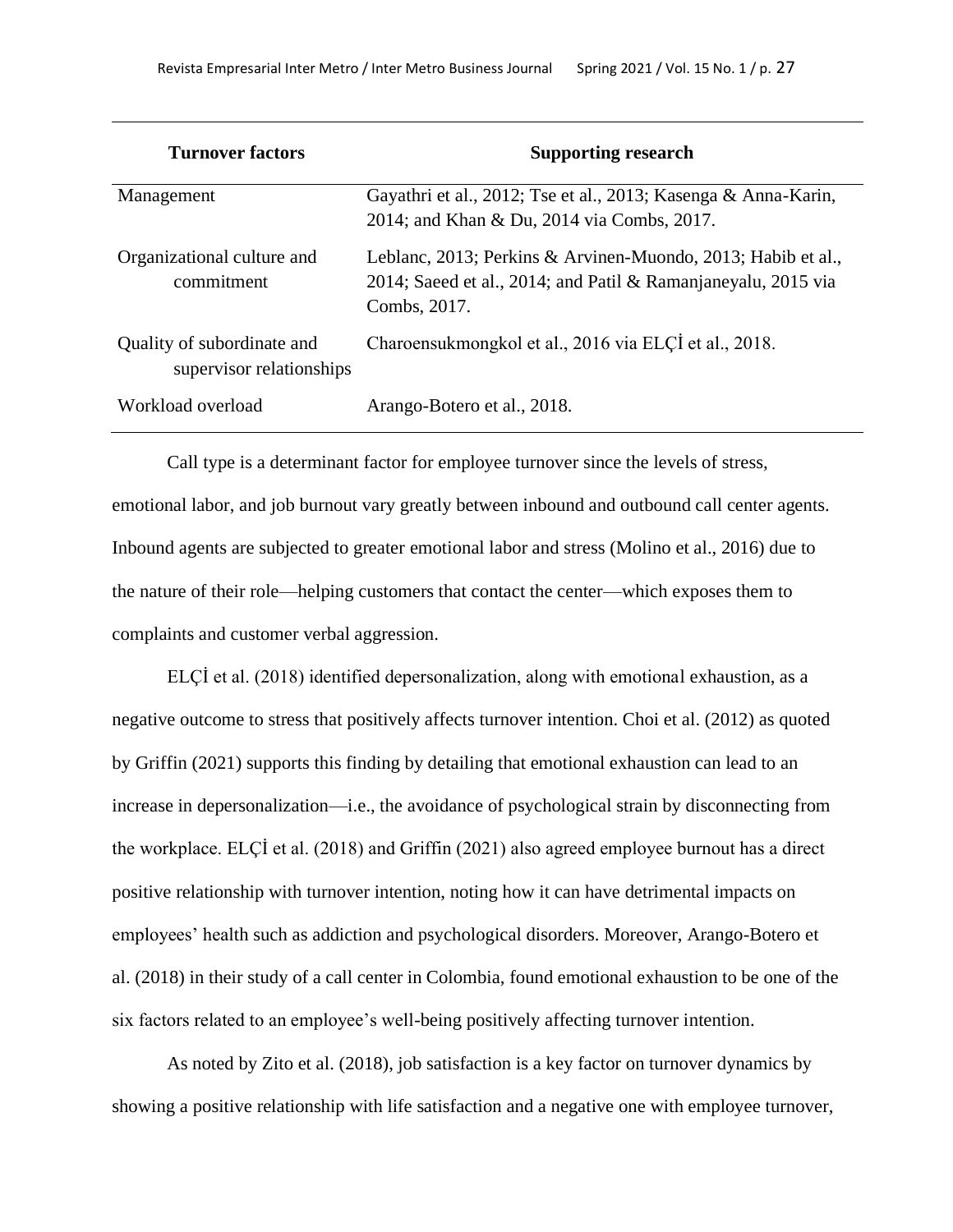overqualification, anxiety, depression and emotional stability. On the other hand, Posey (2019) focused on job shock—unexpected workplace events that cause the employee to resign voluntarily—as it relates to employee turnover as part of a study of call centers in southern U.S.. Job shocking events such as changing performance metrics, loss of promotion opportunity, inappropriate customer behavior, lack of respect for employees' personal time, hostile coworkers, or witnessing mistreatment of co-workers by management contribute to employee turnover, culminating in voluntary resignation if experiencing multiple events.

### **Turnover effect on the organization**

Shifting the focus back to the organization, high employee turnover is known to have a negative impact on productivity and profitability by negatively affecting organizational performance (Combs, 2017) and having to incur in turnover costs. The turnover intention alone as a result of demotivated, burnout employees can lead organizations to incur in substantial costs due to absenteeism and lowered productivity (Posey, 2019). As Ballard (2012) notes, an organization with a high employee turnover rate can be impacted by the following factors: lost organizational knowledge, employee morale, additional training costs, added recruitment costs, poor customer service, and lost productivity and profitability (pp. 21-27).

### **Research recommendations**

As with the contributing turnover factors, an exhaustive literature review was also performed to compile the current recommendations available in the existing literature to solve the turnover problem, effectively identifying a total of fourteen recommendations:

• prevent the damaging consequences of burnout on employee turnover intention through supervisor support, and subjective vitality, i.e., "the subjective knowledge and skill of being full of energy and alive" (ELÇİ et al., 2018);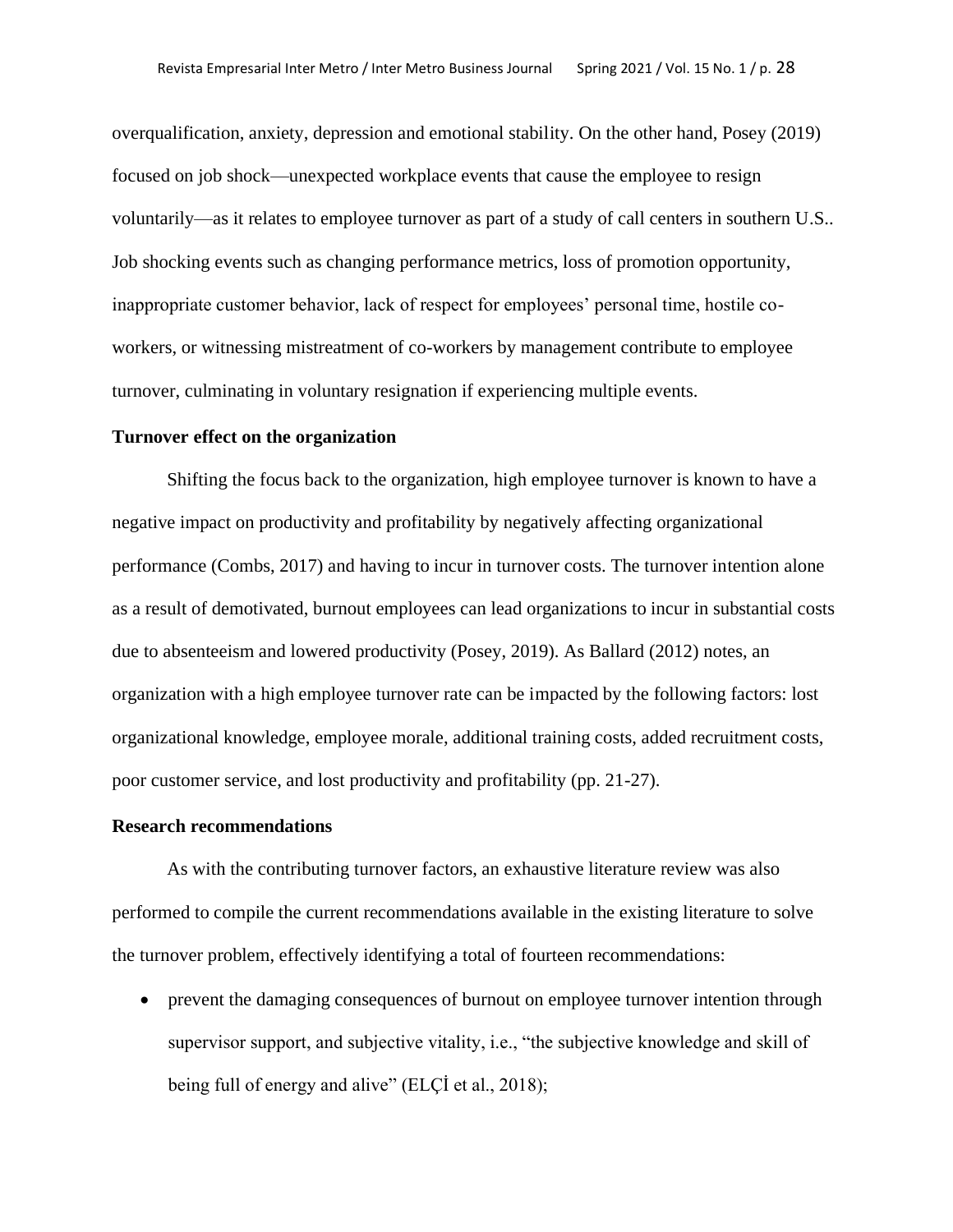- reduce employees' emotional exhaustion and depersonalization (ELCI et al., 2018);
- develop or improve training programs to enhance employees' emotion regulation skills and help improve emotional intelligence, emotional self-efficacy and emotional competence (Molino et al., 2016; Zito et al., 2018);
- develop training programs to help supervisors recognize the effort behind employees' emotional labor, and improve the support given in negative emotional situations (Zito et al., 2018);
- introduce or enhance human resource practices clarifying the emotional labor requirements for the job role (Molino et al., 2016; Zito et al., 2018);
- create and promote a positive and supportive work climate rather than a managerialcontrolling environment (Combs, 2017; Molino et al., 2016; Zito et al., 2018);
- improve the control and job autonomy of service agents, as these negatively relate with emotional dissonance and turnover intentions (Molino et al., 2016; Zito et al., 2018);
- reduce or redistribute the workload (Molino et al., 2016);
- enhance emotional competency in order to reduce stress and emotional demands while increasing the level of employees' well-being at work (Molino et al., 2016);
- allow employees to recover and detach by creating a space for distraction and recreation during work hours (Arango-Botero et al., 2018; Zito et al., 2018);
- enhance organizational identification and sense of belonging (Zito et al., 2018)
- create a scale of incentives and emotional rewards for employees (Arango-Botero et al., 2018);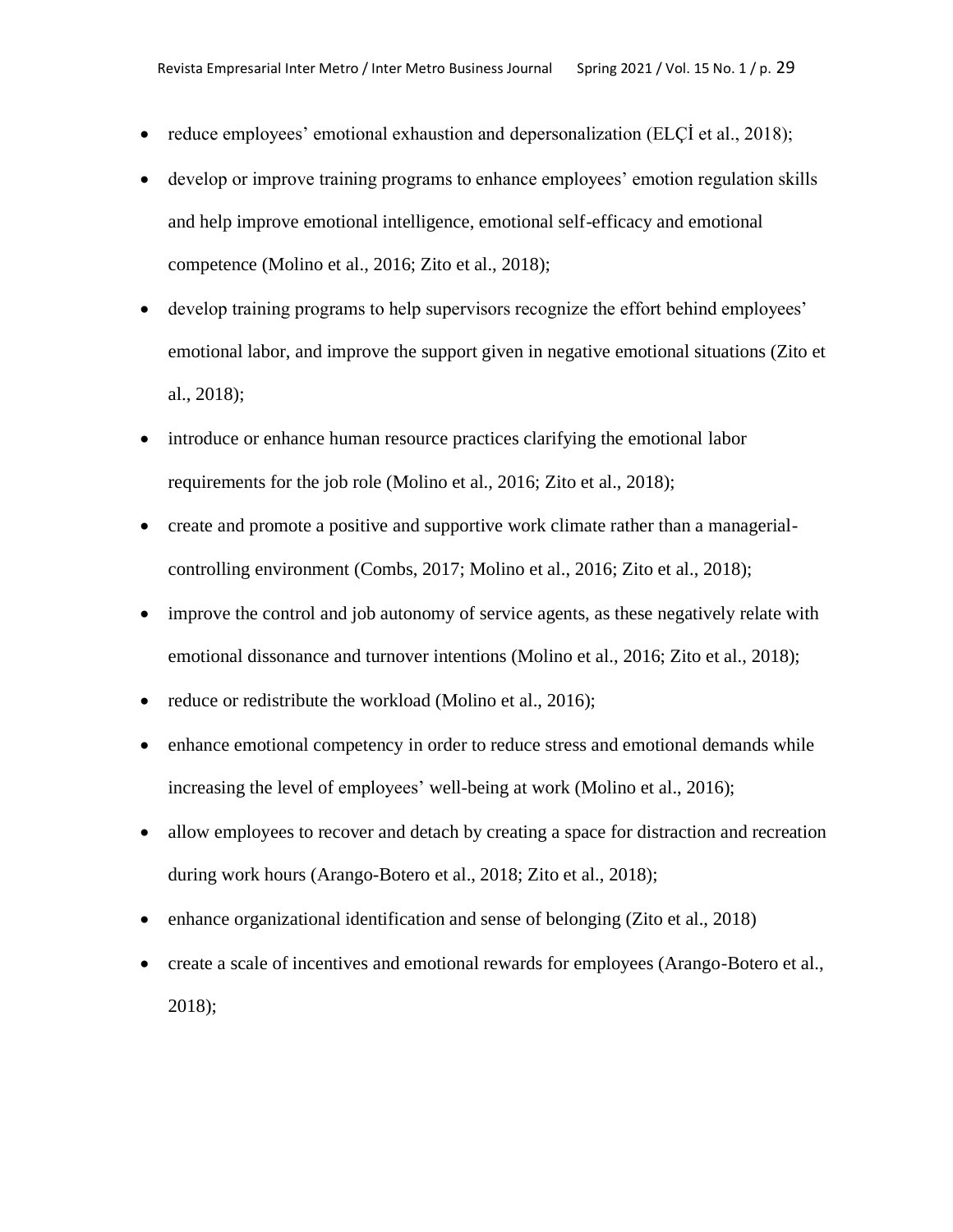- adopt a joint perspective for evaluating well-being at work that comprises both the affective aspect—focuses on emotions and moods—and the cognitive aspect—focuses on growth and perceived fulfillment (Demo & Paschoal, 2016); and
- implement retention strategies with a focus on job satisfaction, reward and recognition, and opportunity and advancement (Combs, 2017).

Although these findings have greatly contributed to the current literature regarding the employee turnover issue affecting productivity in the call center industry, the issue lies in their indicative nature rather than their conclusive nature. None of these recommendations provide any conclusive retention strategy, or course of action, that irrefutably eliminates or, at the very least, significantly reduces the turnover problem. Not to mention most recommendations are conceptual rather than practical. For instance, "reducing emotional exhaustion and depersonalization" (ELÇİ et al., 2018) would certainly be the goal for any organization, but falls short as a practical application to the workplace, especially in organizations operating under a revenue-driven perspective. Different variations of the aforementioned recommendations have been applied over the years to several call centers to no avail as the call center industry continues to be one of the industries with the highest annual turnover rate. The diagnosis of the illness is of great importance but does little to cure it if the critical thinking process ends there and no concrete, strategic plan is put into action.

#### **Actions Taken by Call Center XYZ**

For purposes of this study, XYZ company will remain anonymous. Titles for initiatives or studies performed by the company were therefore changed, whilst maintaining the foundation and effect said action had on employee reception and overall turnover.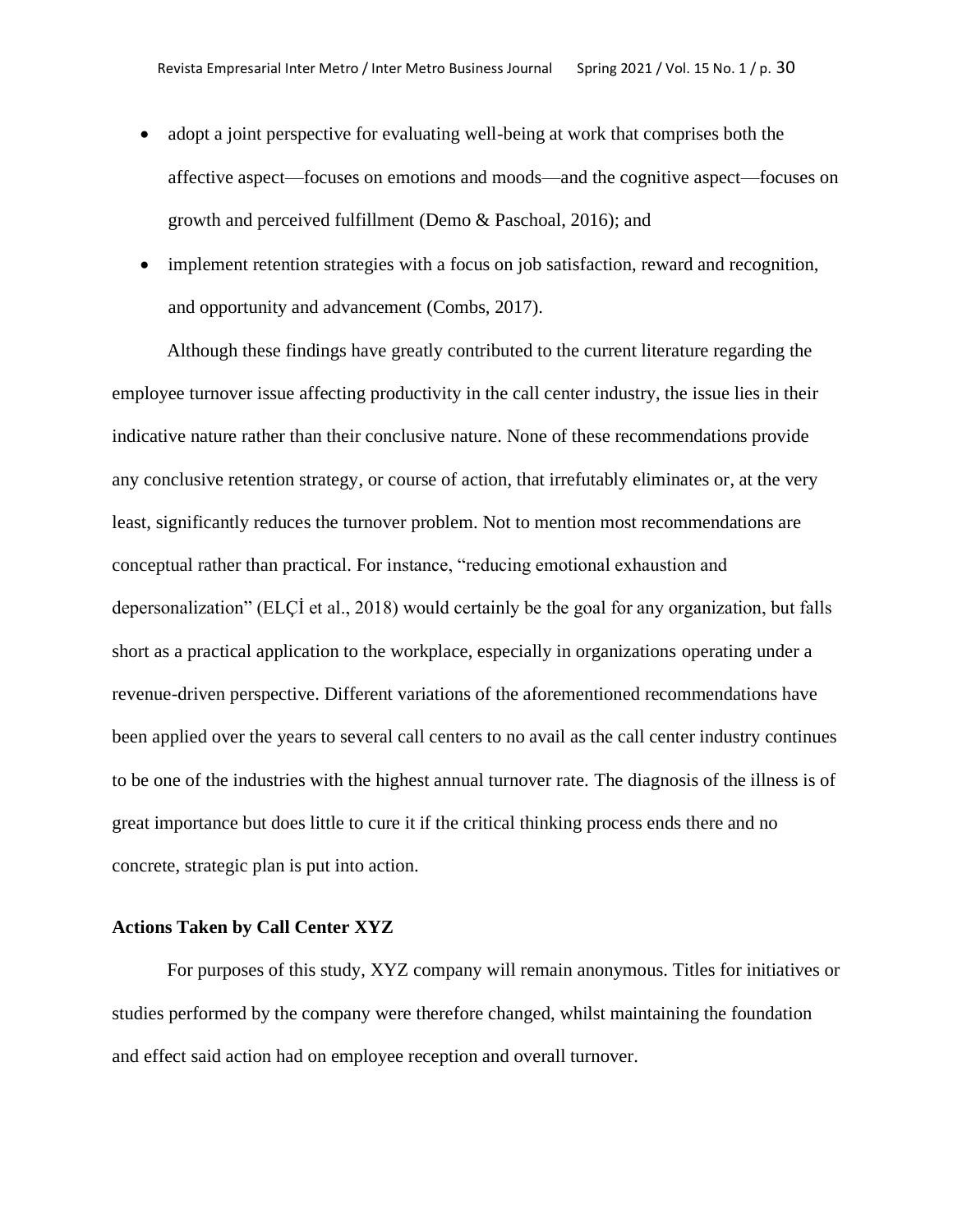#### **Excellent Work Yields More Work**

"The harder you work here, the more work they will give you, without paying you any additional compensation" (Anonymous, 2020).

With a current rating of three to three and a half stars—rating varies per workplace website—XYZ has thousands of reviews on Indeed, LinkedIn and Glassdoor highlighting the issues that drove each employee to their voluntary turnover, with most of them not only seen by XYZ themselves, but publicly acknowledged by the company along with wishing them luck on future endeavors. In said reviews, several employees detail how they are seen as replaceable with no effort given towards improving training, increasing compensation, reducing performance monitoring, increasing supervisor support, eliminating employee burnout, or managing emotional wellbeing. Instead, excellence in job performance is rewarded with more work without any additional compensation or support provided, producing an overworked, undervalued workforce. Employees also detail how in the company's pursuit of meeting certain metrics, the quality of training, and thus the quality of the work, is being sacrificed at a conscious level causing many to voluntarily resign. As a result, XYZ has an underprepared, overwhelmed workforce that may be prone to miscounseling on highly specialized HR functions, such as payroll or health benefits, providing incorrect financial or health information and affecting both the employee, as well as the client's employees, i.e., the customers calling for assistance.

# **XYZ's Awareness of Turnover Issue – Actions Taken**

XYZ works around the aforementioned issues by embarking on new onboarding processes every three months or so which range from fifty, to almost two hundred, new employees. Most importantly, the company has long been aware of its high employee turnover issue, as well as the detrimental state of their employees' emotional wellbeing, as evidenced by a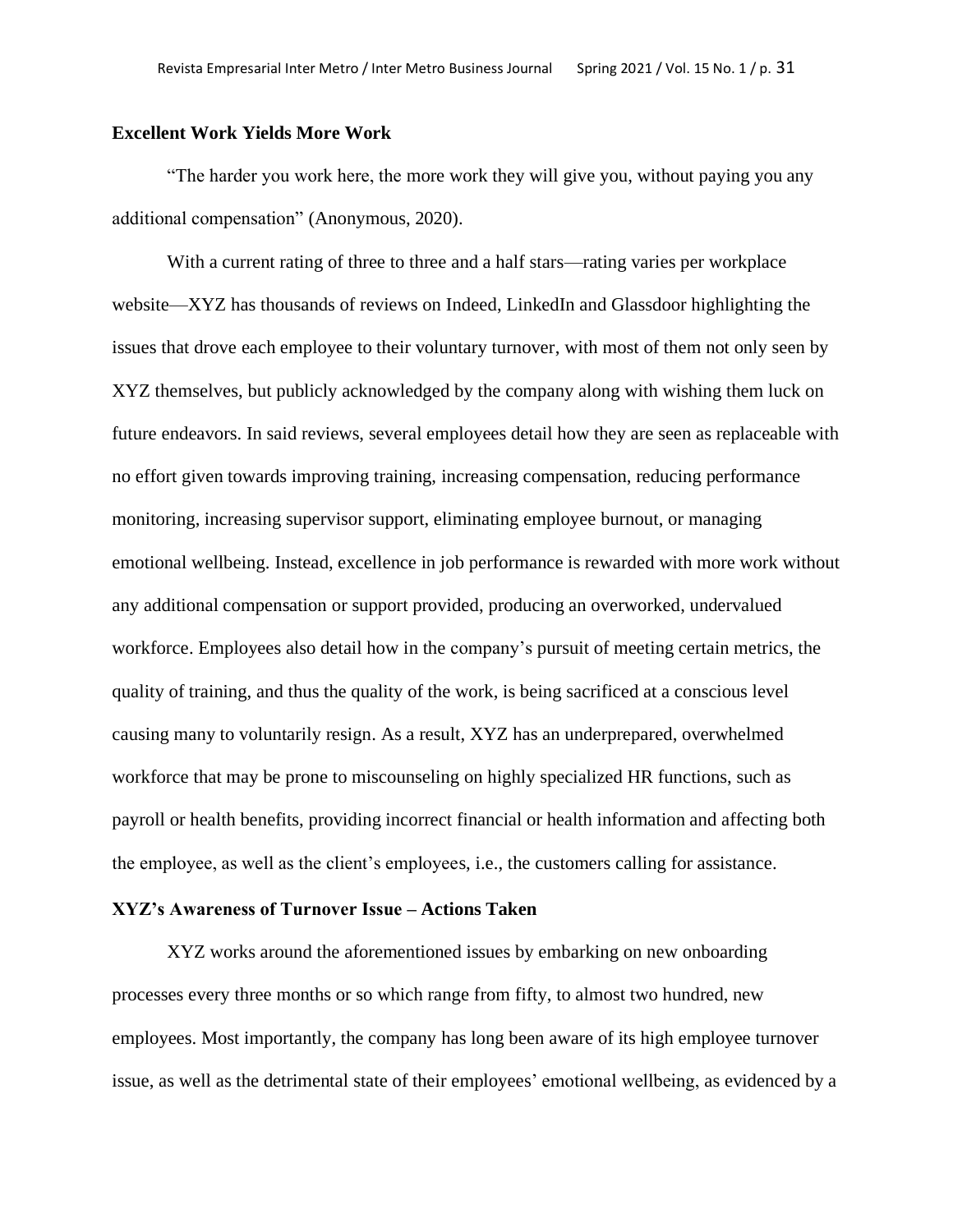study developed and conducted by the company on a yearly basis. The publicly disclosed study, which has been examining employees' attitudes and experiences a little over a decade now, claims to be aimed at employee wellbeing yet justifies their reduced productivity and increased turnover without acknowledging or addressing any of the underlying issues at hand—e.g., company prioritizing bottom line metrics over the value of the employee, rushed training or lack thereof, intense emotional labor and its harmful effect on the employee, lack of supervisor support, etc.. Furthermore, the company uses such study to both predict, as well as excuse, any action that might be indicative of voluntary turnover intention, such as taking any sort of time off from the company (i.e., an increase in paid time off , PTO, usage and an increase in medical appointments), by pointing the finger at external sources and freeing themselves of any responsibility. As far as the stockholders are concerned regarding the employees, per the study published in mid-2021 (XYZ study, 2021), XYZ expects to see:

- an increase in turnover "due to people looking to find the right fit" (XYZ study, 2021) not due to the job, actions taken by the organization or lack thereof;
- a reduction in productivity since "the only reason employees worked more hours before was because they couldn't go out"—placing the blame on the normalization of everyday activities after restrictions due to global pandemic, COVID-19 (XYZ study, 2021);
- an increase in PTO usage—listing COVID-19 as the culprit; and
- an increase in sick day usage—also placing the blame on the coronavirus.

By developing and publishing their own study, as well as conducting their own surveys, XYZ makes sure to control the narrative by having control over the survey results and choosing what percentages to publish regarding the feelings of burnout, unsatisfaction towards the organization, uncertainty about financial future, and overall well-being of the employee. It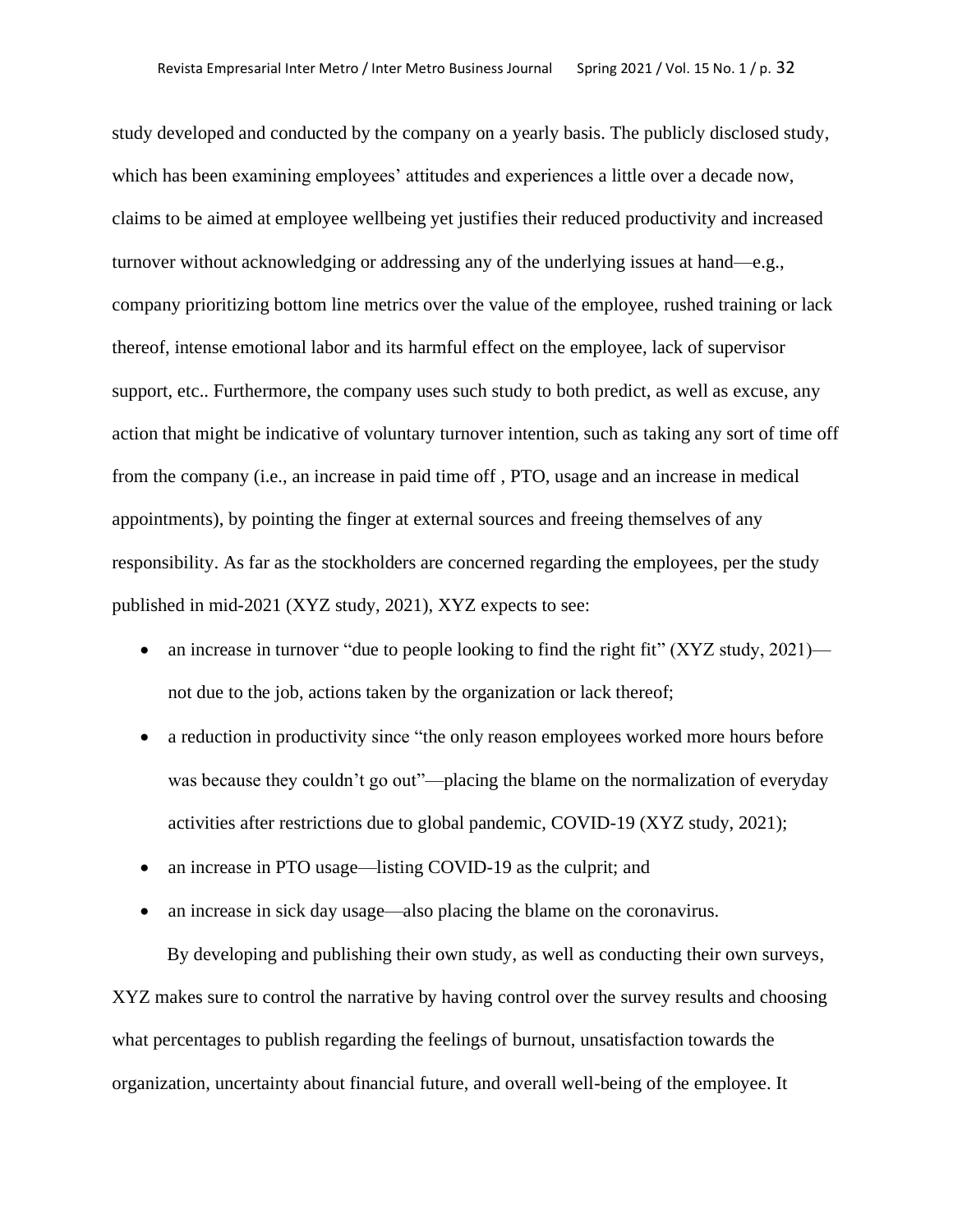should be no wonder the reasons listed by the company regarding low productivity and high employee turnover decidedly point the blame at anything else except the job, or the organization itself.

Not to mention, as evidenced by the Hawthorne experiment on worker behavior performed in the early 1930s (Robbins & Judge, 2014), employees' awareness of a study will impact their behavior and affect the results obtained. Therefore, a workforce that feels the company sees them as replaceable will be less forthcoming about the reality of their well-being when asked by the organization itself, than when asked by a third, impartial party.

In addition to the well-being study, XYZ has also taken the following actions to address turnover as detailed by ex-employees and confirmed by current ones:

- allow for sick days to be used to care for a family member without the need of a medical excuse or diving into the employee's PTO days;
- allow for employee benefits to kick in immediately without the need of passing probation;
- offer a referral bonus program—albeit with a significant amount of fine print and rules in order for an employee to obtain said bonus;
- have a program to measure the growth of the employee in the call center—albeit composed of incredibly high performance and quality metrics needed before any promotion can be exercised; and
- offer an Employee Assistance Program (EAP), a confidential phone service where employees can call with problems regarding their health or job performance—although a representative calling during work hours will still impact their adherence, i.e., how much time an agent is 'Available' to receive calls.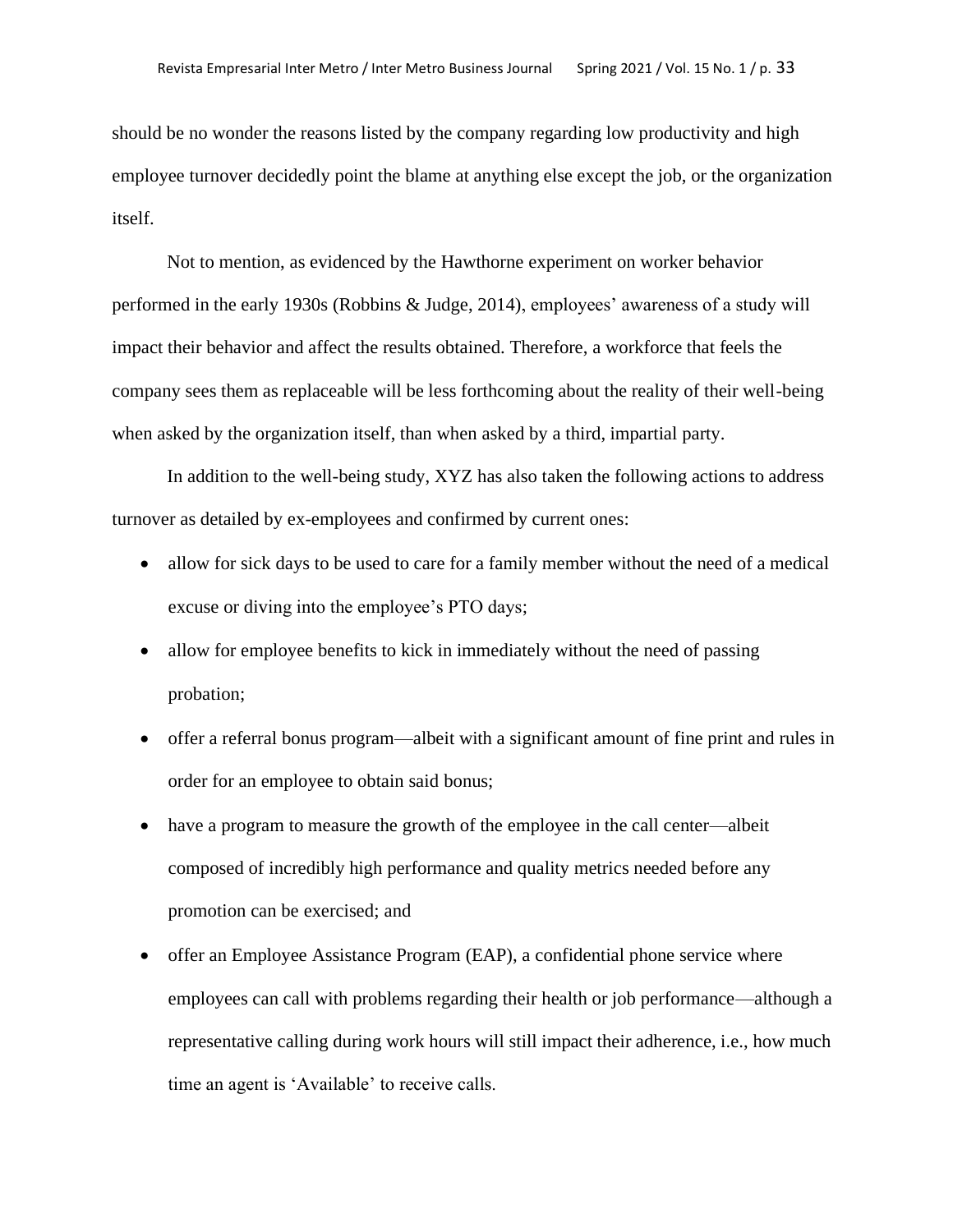#### **Contractual Metrics Over Employees**

"They only care about the bottom line numbers. No one is happy." (Anonymous, 2018).

As detailed above, several actions were taken by the company reportedly aimed at improving employee wellbeing, but instead served best to ease the stockholders' minds in regard to company performance. In fact, during the last decade while the employee wellbeing study was taking place, the company decided to go public on Nasdaq stock—a strategy to reaffirm their value and standing to their clients. As previously explained, these clients outsource their human resource management (HRM) activities to XYZ company—an independent, specialist company—as part of a cost-reduction strategy to benefit their own organization. In other words, the clients have no direct connection with the employee workforce at XYZ that is in charge of conducting their primary functions, and thus no way of knowing the wellbeing of said workforce other than the metrics provided by XYZ—metrics which XYZ has complete control over. It's a numbers game where metrics are valued over the employee, and the employee has little motivation to be productive for a company that does not treat them in a way that recognizes their value.

As reported by hundreds of reviews, employees feel that as long as the metrics are met and clients are retained via contractual agreement, no tangible effort—financial, strategic, or otherwise—is channeled towards the employees' wellbeing.

Thus, it can be concluded XYZ company has yet to take any action that can have a measurable, significant effect on successfully reducing employee turnover given that said initiatives do not address the concerns highlighted by the workforce.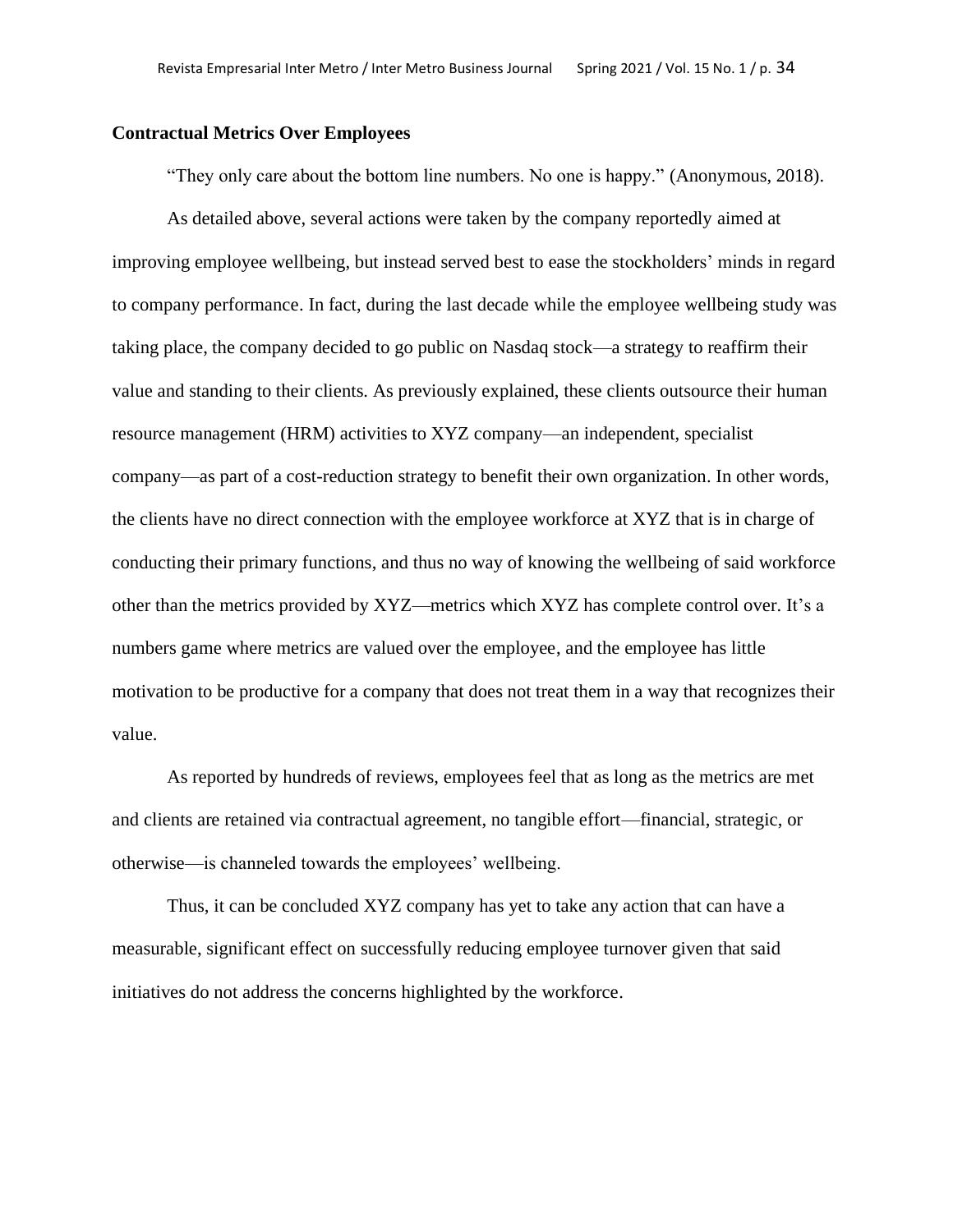#### **Recommendation**

For the past 18 months, the U.S. has been in the midst of a work revolution—whether organizations recognize it or not—ignited in great part by the pandemic forcing organizations to make necessary adjustments in order to allow their workers to work from home (WFH). During this time, Americans got to experience "how life would be if they had a little more say, a little more power in the workplace" (Kasparian, 2021) prompting a professional and life evaluation reassessment. As Harvard Business School (HBS) Tsedal Neeley pointed out, the amount of burnout, anxiety and stress brought upon COVID-19 became the driver towards the employees' realization of no longer wanting an overworked, overwhelmed, underpaid, and undervalued lifestyle as it is and wish to change it (Solman & Lincoln Estes, 2021). This is to say, the call center services industry is not the only one with a serious high employee turnover rate issue, nor is it the only one refusing to take definitive action to address it.

# **Highest Turnover Rate for Americans in 20 years**

A report released October 2021 by the U.S. Bureau of Labor Statistics (BLS) found that, following the loss of 20.5 million jobs in April 2020 due to the rapid spread of COVID-19, August 2021 shows a "record-breaking 4.3 million Americans quit their jobs" (Vesoulis, 2021)—more than 40% higher than the number of resignations in August 2020—becoming the highest level on record since BLS started tracking turnover data in the year 2000. Highlights from BLS (2021) report include (Vesoulis, 2021):

- turnover rate in June and July 2021 was 2.7%;
- turnover rate increased to 2.9% in August 2021;
- August 2021 is the sixth consecutive month of 2021 with sky-high quitting rates;
- 892,000 workers quit accommodation and food services jobs;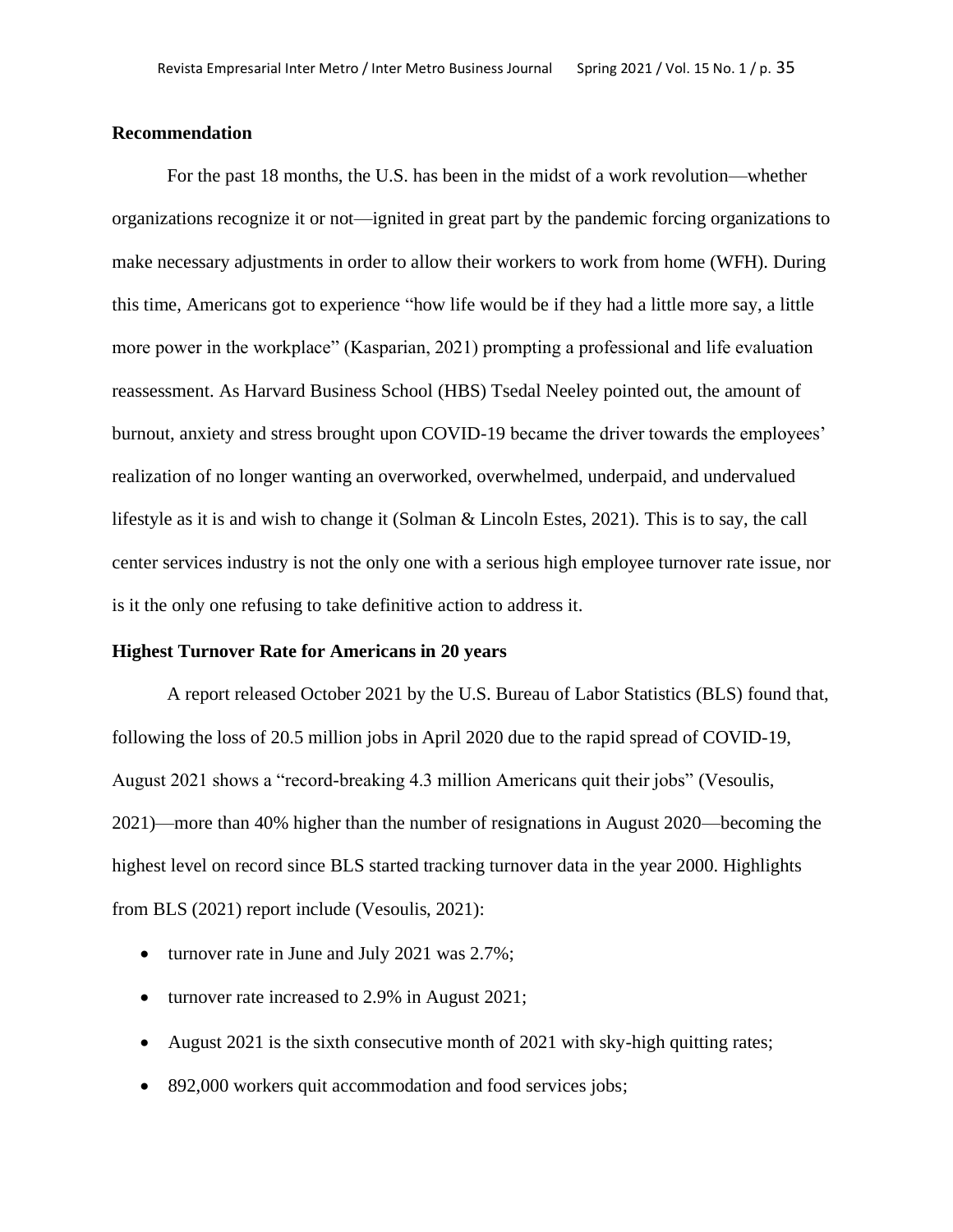- 721,000 quit retail positions;
- 534,000 U.S. workers quit from health care and social assistance positions;
- 10.4 million job openings; and yet
- 7.7 million people remain unemployed and not jumping at said job openings.

In trying to understand the cause for the turnover rate, former U.S. Secretary of Labor in the Clinton Administration, Robert Reich, told TIME that employees are "burned out", "fed up", "fried" and have no intention of returning to "backbreaking" low paying jobs (Vesoulis, 2021). As wages fail to keep up with surging prices, low wage jobs lack career growth opportunities, childcare industry drives up daycare costs, and an exorbitant disparity between CEO and workforce salaries, employees are less inclined than ever to settle for a job that underpays, undervalues, and overworks their workforce.

#### **Disparity Between CEO and Workforce Salaries**

The wage inequality in the U.S., particularly between CEO and workers, has long been seen as "the defining challenge of our time" as President Obama called it in 2013 (Weiss et al., 2015). Since being raised from \$5.15 per hour in 2007 to \$7.25 in July 2009 by Congress, the federal minimum wage has not increased, inherently failing to keep up with inflation (Figure 1). Instead, CEO compensation has surged to inexplicably high values, going from a ratio of CEOto-typical-worker compensation of 21-to-1 in 1965, 61-to-1 in 1989, 293-to-1 in 2018 and 320 to-1 in 2019; showing an increase of 1,167% from 1978 to 2019, surpassing both S&P's 741% stock market growth and the top 0.1% earnings growth (Mishel & Kandra, 2020).

#### **Figure 1**

*Dollar Value of Minimum Wage in the United States Over the Years*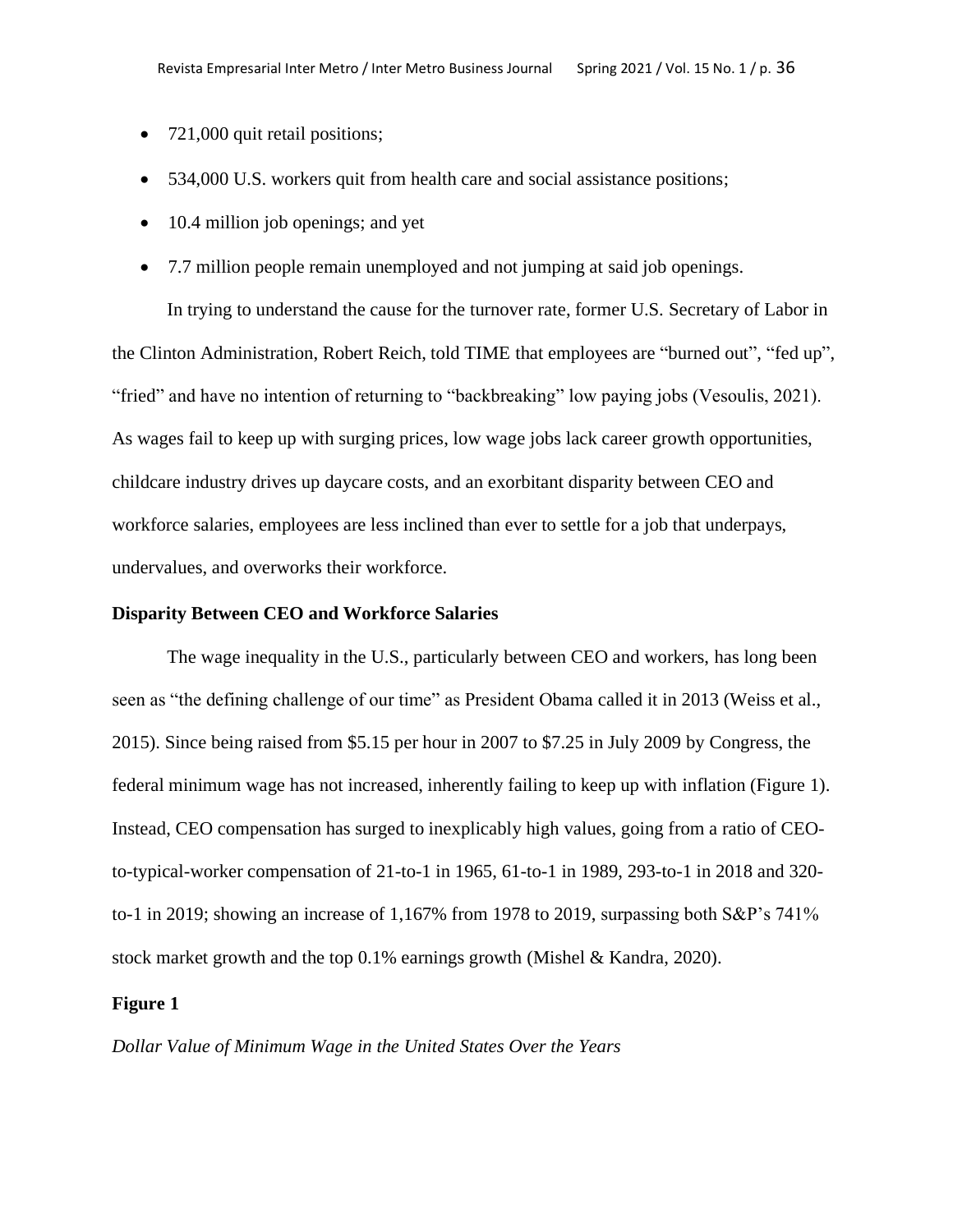

*Note*: Figure obtained from CNN via BLS and Department of Labor (Kurtz et al., 2019).

Herein lies the dichotomy in the dilemma: whilst failing to provide employees a living wage that keeps up with surging prices, organizations expect productivity without any investment. 'Be productive at all costs, as long as we don't have to cover said cost'. Organizations want employees to be productive in order to increase their profits, yet the productivity gains are going to CEOs who earn about 300 times more than typical workers (Keegan, 2015), causing employees to look elsewhere for an overall better quality of life and better compensation.

# **Effect of Income on Life Evaluation and Emotional Well-Being**

In a Princeton University study that researches high income and how it relates to life evaluation and emotional well-being, psychologist Daniel Kahneman and economist Angus Deaton (2010) found that low income exacerbates the emotional pain associated with some of life's misfortunes, e.g. divorce, ill health, and being alone—and that is associated with low life evaluation as well as low emotional well-being. Defined as "the emotional quality of an individual's everyday experience, i.e., the frequency and intensity of experiences of joy, stress,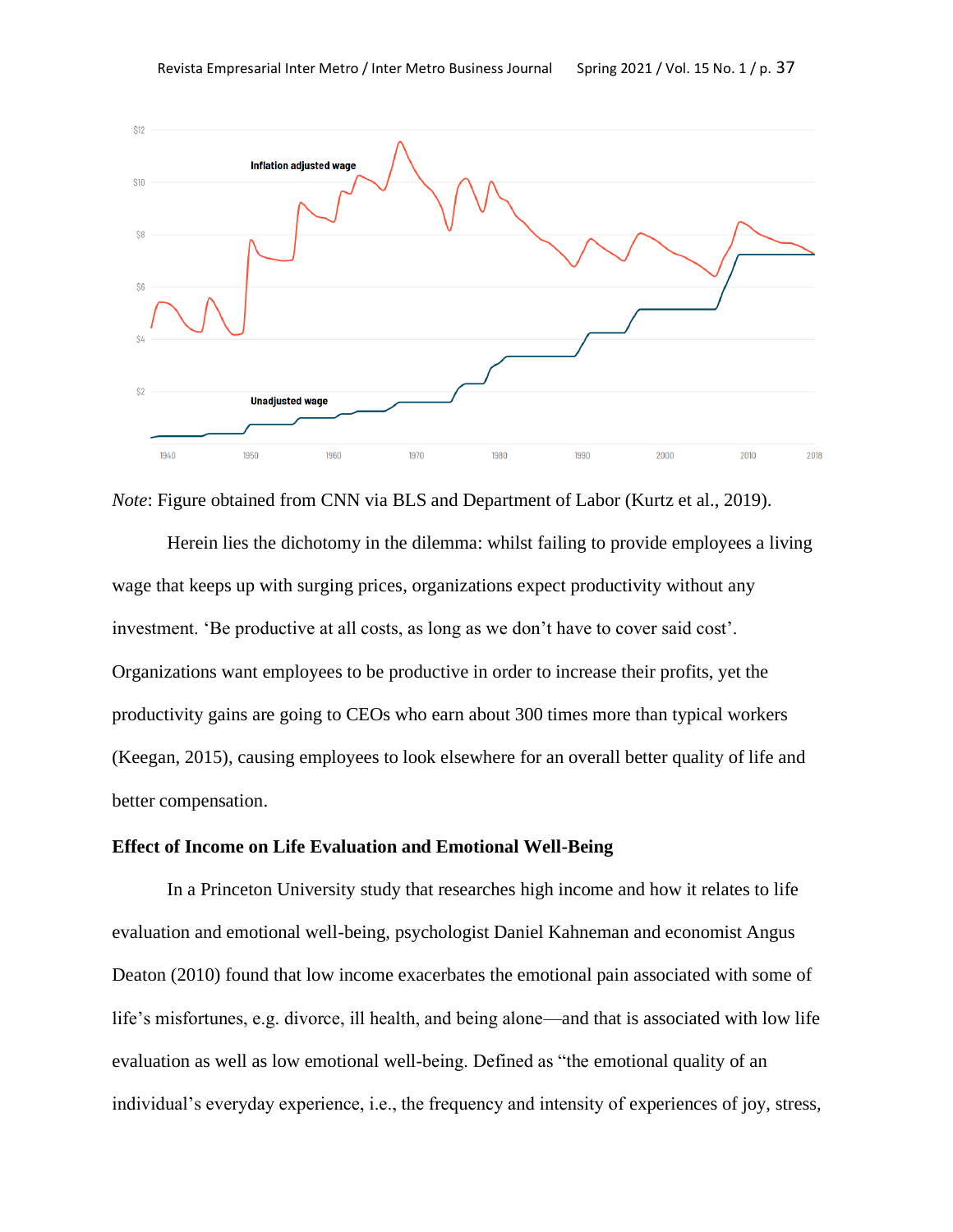sadness, anger and affection", emotional well-being was found to improve with income as it grew to about \$75,000. Figure 2 illustrates the results of such research, showing that emotional well-being shows no improvement beyond \$75,000 in the contemporary U.S.. Most importantly, the findings of said study show that "lack of money brings both emotional misery and low life evaluation" (Kahneman & Deaton, 2010) with many factors becoming significantly worse below \$75,000.

### **Figure 2**





*Note*: Figure obtained from Harvard Business School case study *The \$70K CEO at Gravity Payments* (Weiss et al., 2015) originally posted on Kahneman & Deaton's research (2010).

This leads to the following conclusion. If poverty exacerbates the effects of adverse circumstances, then contributors to high employee turnover such as emotional exhaustion, employee burnout and the state of job satisfaction, among others, cannot be successfully eliminated in order to increase productivity without helping to improve employees' lives as a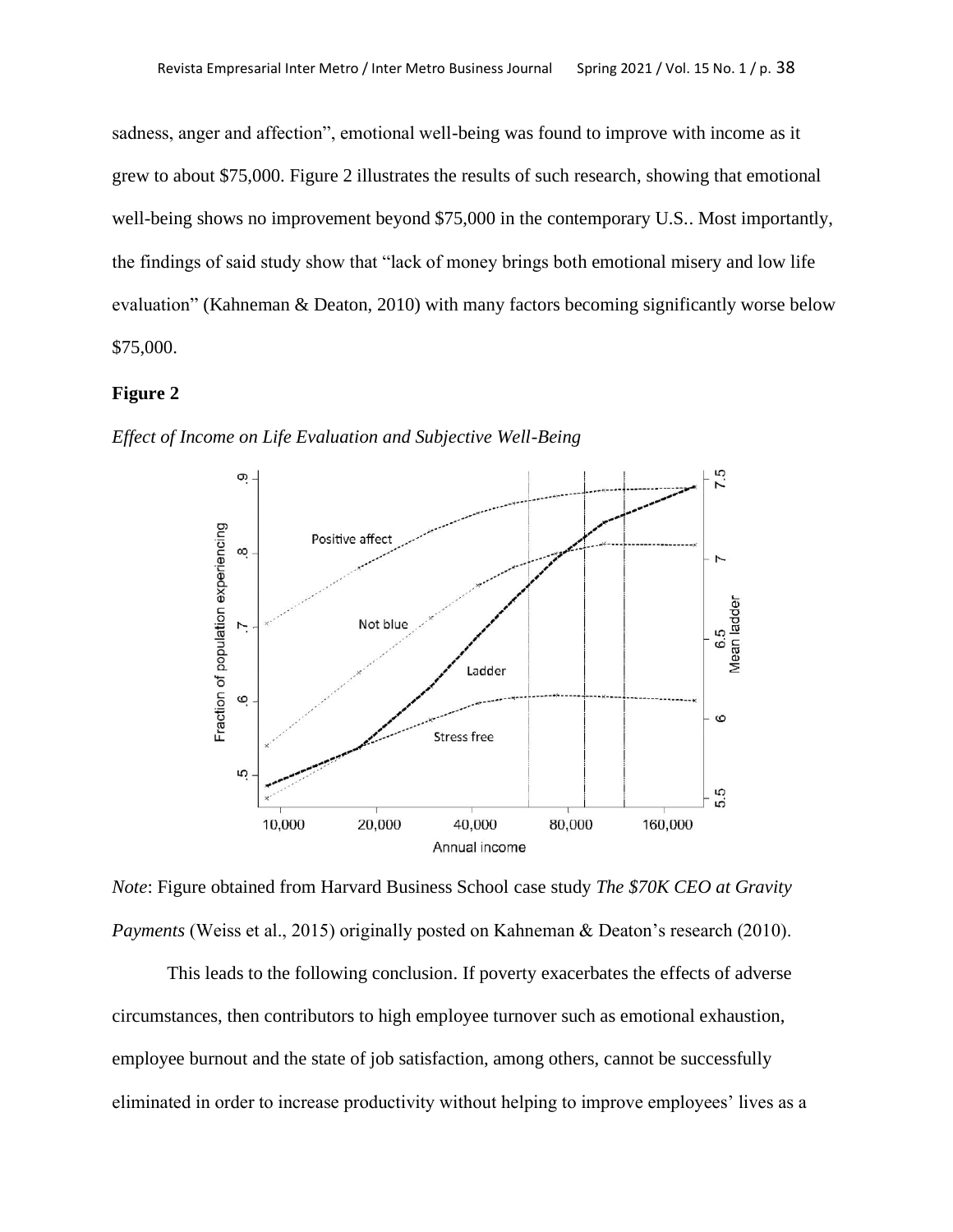whole—improving life evaluation and emotional well-being. Of course, as Kahneman and Deaton (2010) demonstrate, this can be done by increasing income to a point closer to \$75,000.

# **The Dan Price Method**

Dan Price, CEO of small credit card processor Gravity Payments—competing inside the merchant services industry (MSP)—had a salary of \$1.1 million, about 23 times the \$48,000 average at his company (Keegan, 2015). Prior to the year 2015, Price had taken some measures to increase productivity and improve employee's emotional well-being that, though well received, did not solve the underlying issue. These actions included (Weiss et al., 2015):

- Price stopped paying himself altogether in 2008 to successfully avoid layoffs or cuts to benefits;
- across-the-board pay raise in 2010;
- average 15% annual raises for 2011;
- started using one-question survey tool in 2013 to monitor happiness levels, benchmarked weekly against competitors; and

• implemented unlimited time-off in 2014 after employees' first year at the company.

Nonetheless, the socioeconomic inequality happening in the U.S. at the time regarding an increase to minimum wage highlighted the wage inequality in the company with several employees struggling to afford apartment rent in Seattle, Washington—a city with a cost of living 1.5 times higher than the national average and the  $12<sup>th</sup>$  most expensive to live in the U.S. by 2014 (Weiss et al., 2015). With Gravity employees' average salaries of \$48,000, these were earning 18% less than the median household income in Seattle (Weiss et al., 2015). As a result, Price read Kahneman and Deaton's research, among many others, and found that not paying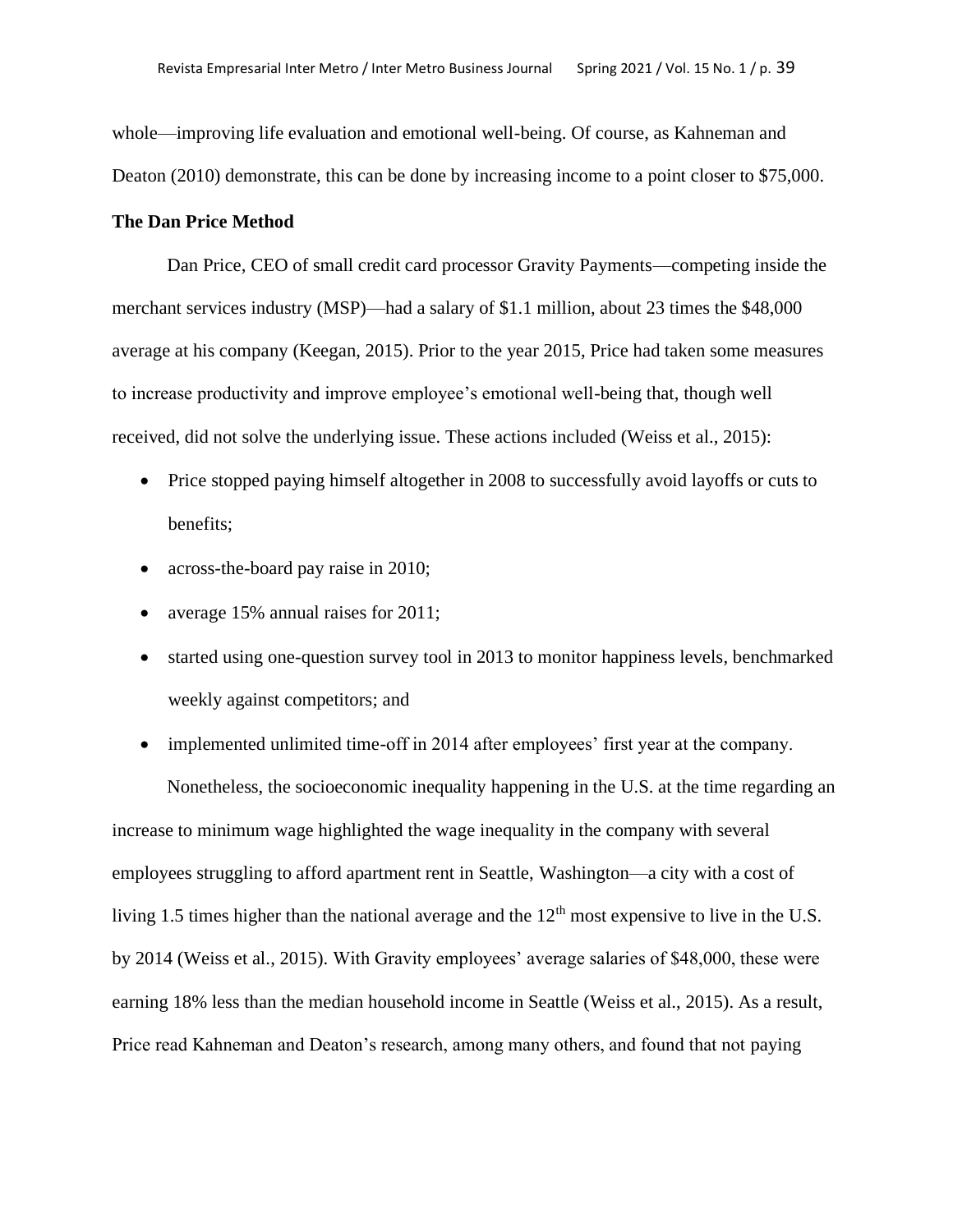workers enough can negatively affect their everyday well-being, as well as affect their life decisions, such as having kids or affording their apartment.

Taking Kahneman and Deaton's research regarding the benefits of happiness from the personal to the professional sphere (Weiss et al., 2015), Price made an announcement in 2015 to slash his own \$1.1 million salary in order to raise the salary of the entire Gravity Payments workforce from \$48,000 to \$70,000 a year. Eviscerated as "an enemy of capitalism" (CBS News, 2021) and accused of being a socialist and a poor business leader (Weiss et al., 2015), Price stuck to his decision and raised the company's minimum wage to \$50,000 in the first year, \$60,000 the second year, culminating in \$70,000 by year three.

# *Organizational Impact*

When you pay workers enough to meet their needs it creates a safety net. They no longer have to be stressed about making enough money to cover the basics and it creates a situation where people can focus on their work, career progression, and increasing their capabilities. (Price via Fallert, 2021).

Defying all financial experts that saw the move as a big risk and potential mistake, Price saw an immediate positive impact on the organization, as well as long-term, with the CEO revealing in 2021 that Gravity Payments is not only thriving, but his method works. Table 3 includes a compilation of all the positive changes that took place in the company, both short-term (immediately following the pay policy announcement) and long-term (September 2021).

### **Table 3**

*Short-Term and Long-Term Impact on the Organization, Gravity Payments*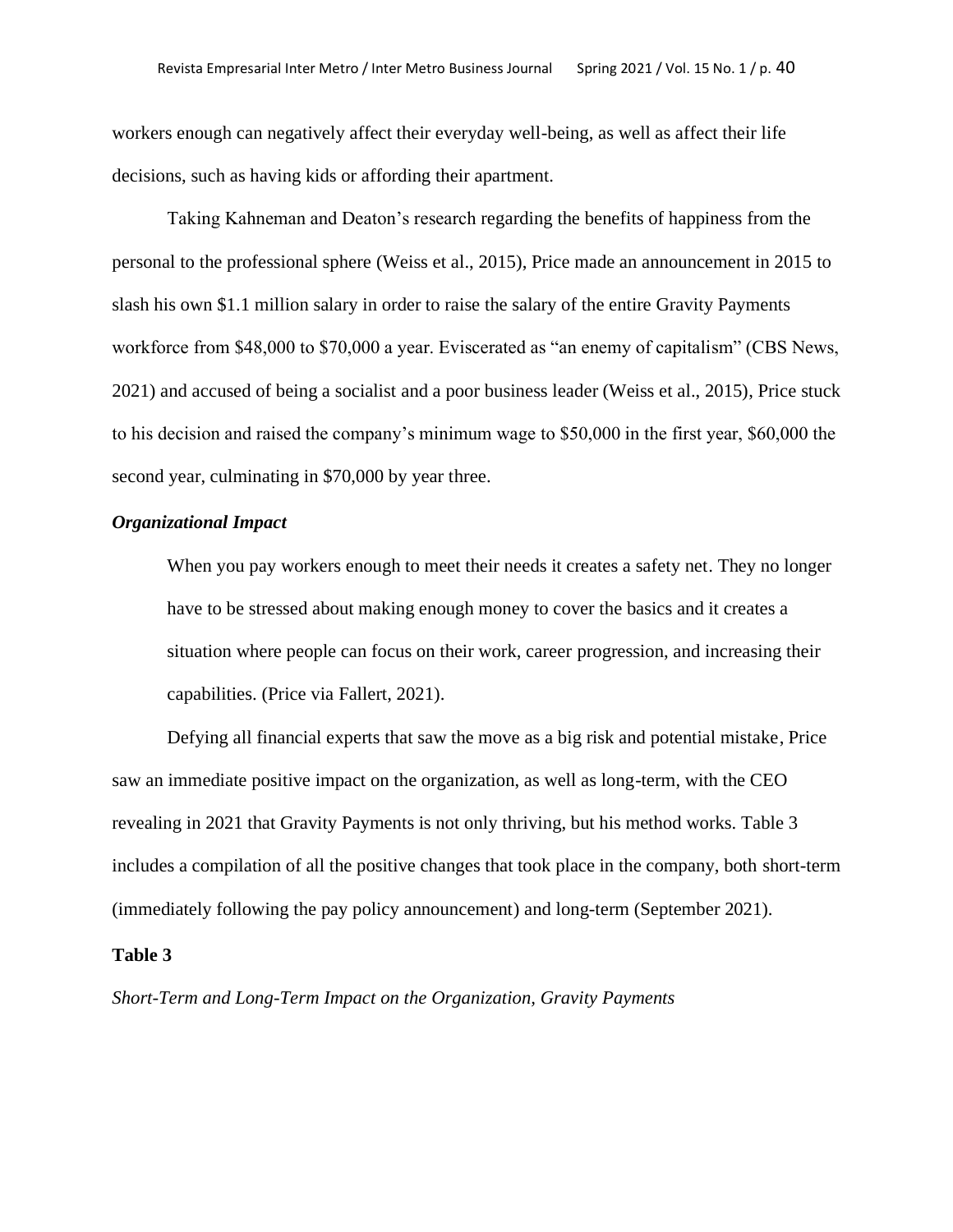| <b>Short-Term Impact on the Organization</b>                                                                                               | <b>Long-Term Impact on the Organization</b>                                                                                   |  |  |  |
|--------------------------------------------------------------------------------------------------------------------------------------------|-------------------------------------------------------------------------------------------------------------------------------|--|--|--|
| (2015, following the announcement)                                                                                                         | (Until September 2021)                                                                                                        |  |  |  |
| 2015:<br>Website traffic increased 350-fold from its<br>previous daily average, going from 40 <sup>th</sup>                                | 2020:<br>Expanded to new Boise office enacting<br>\$70,000 minimum wage (Price, 2020).                                        |  |  |  |
| Google result after searching 'merchant<br>processing', to second (Weiss et al.,<br>2015).                                                 | By May, employees voluntarily cut their<br>$\bullet$<br>pay, \$70,000 to \$40,000 to save the<br>company (CBS News, 2021).    |  |  |  |
| Customer retention rate rose from 91% to<br>95% in the second quarter of 2015, far<br>above the industry average of 68%<br>(Keegan, 2015). | By July, sales were up 31% from 2019<br>despite no increase in head count (Price,<br>2020).                                   |  |  |  |
| New customer inquiries increased from                                                                                                      | 2021:                                                                                                                         |  |  |  |
| thirty new ones per month, to $5,300$ in the<br>first month following the announcement<br>(Weiss et al., 2015).                            | Gravity repaid employees their lost wages<br>٠<br>and salaries went back to normal (CBS<br>News, 2021).                       |  |  |  |
| Gravity gained 335 new accounts. It<br>gained another 413 accounts in July, thus<br>increasing its MRR (Weiss et al., 2015).               | Processing volume increased from \$3.79<br>٠<br>billion in 2014 to \$11 billion in 2021<br>(Fallert, 2021).                   |  |  |  |
| Some clients left the company, some<br>claiming it had turned political (Weiss et<br>al., 2015).                                           | Turnover rate cut in half since pay policy<br>٠<br>(CBS News, 2021; Price, 2021).<br>The number of employees had doubled<br>٠ |  |  |  |
| Applications to work in the company<br>increased from 100 to 300 applicants a<br>month, to 4,500 applications in the week                  | (CBS News, 2021).<br>Customer base doubled (CBS News,<br>$\bullet$<br>2021).                                                  |  |  |  |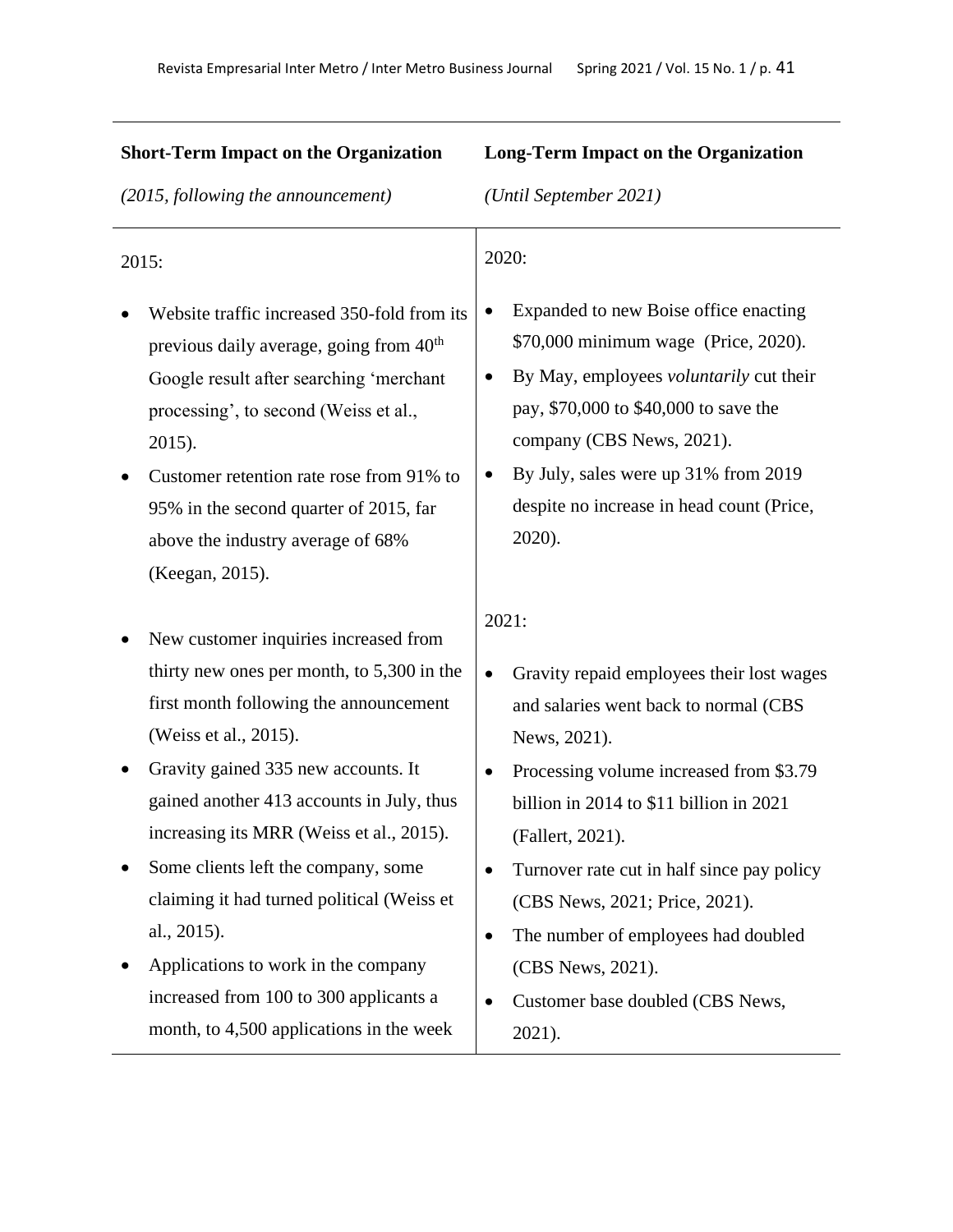| <b>Short-Term Impact on the Organization</b> | <b>Long-Term Impact on the Organization</b>           |  |  |  |
|----------------------------------------------|-------------------------------------------------------|--|--|--|
| (2015, following the announcement)           | (Until September 2021)                                |  |  |  |
| following the announcement; 9,000 others     | Customer attrition fell to 25% below the<br>$\bullet$ |  |  |  |
| by end of July (Weiss et al., 2015).         | national average (Price, 2020).                       |  |  |  |
|                                              | Revenues tripled (CBS News, 2021).                    |  |  |  |
|                                              | Employee base grew 70% (CBS News,                     |  |  |  |
|                                              | 2021).                                                |  |  |  |
|                                              |                                                       |  |  |  |

*Note:* Compiled from multiple press releases immediately following the announcement, in the year 2020, and in the year 2021.

As the above table illustrates, revenues tripled, customer base doubled, customer attrition fell below national average, employee base doubled, and employee turnover rate was cut in half (CBS News, 2021; Fallert, 2021; Price, 2021). However, perhaps the most shocking impact took place in early 2020 during the onset of the COVID-19 pandemic after Gravity lost 55% of its business, this during a time where several other companies had to file for bankruptcy (CBS News, 2021). With only four months left before failing, Price presented the situation to his entire workforce only to be met by a unanimous offering from all employees to reduce their salary from \$70,000 to \$40,000 a year in order to help save the company. This action by the employees not only saved Gravity, but it allowed the company to bounce back in such a way that workers' salaries went back up to \$70,000 and employees were repaid their lost wages (CBS News, 2021).

By taking assertive and definitive actions that truly value the employee, a fiercely loyal workforce was created capable of saving a company from bankruptcy when needed.

Looking at the short- and long-term impact on the organization, what Table 3 does not include is the reason for such results: bigger paychecks led to fiercely loyal employees that are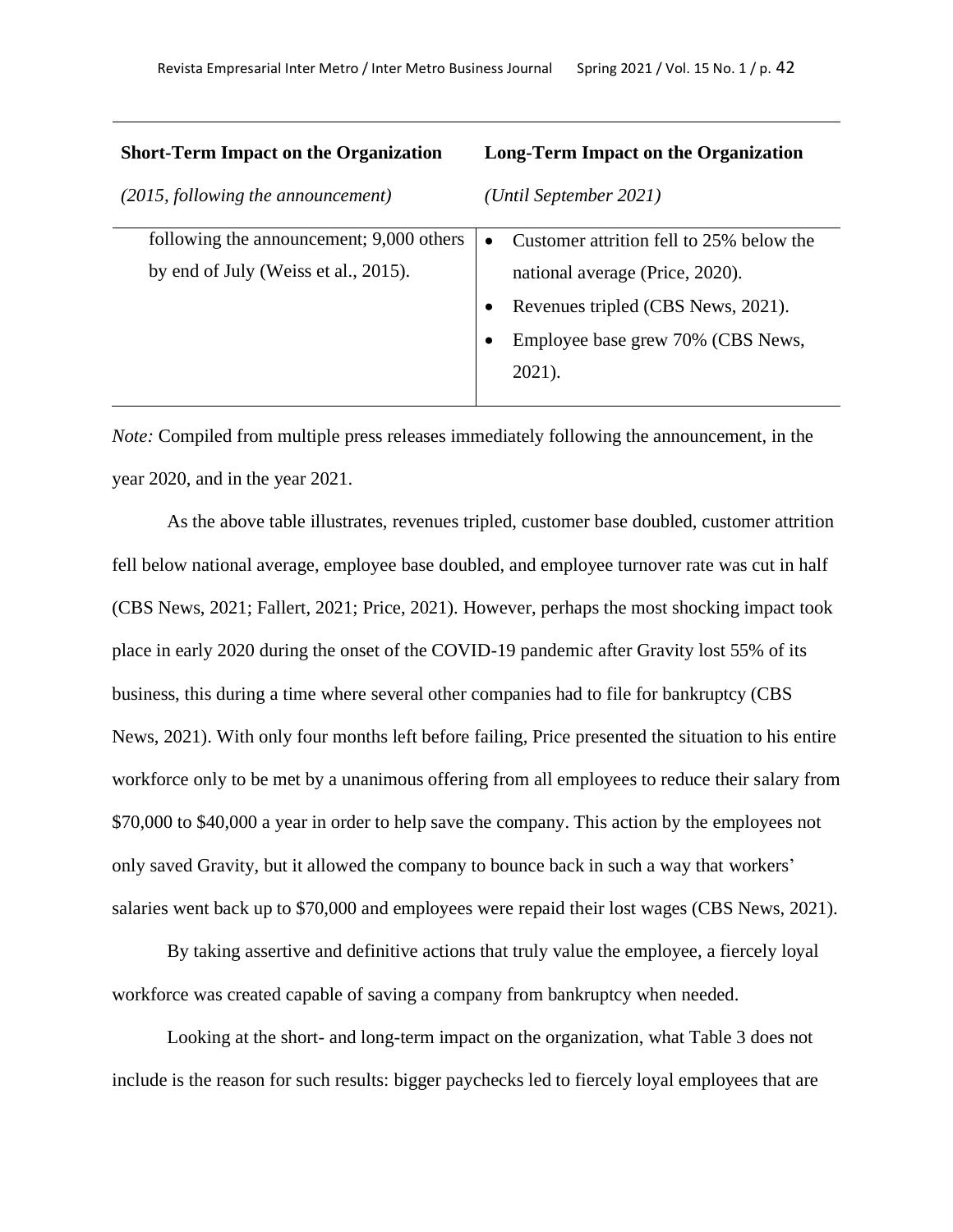staying twice as long, which led to employees' knowledge on how to help customers skyrocketing, which contributed to higher returns. A livable wage also considerably improved employee's emotional well-being and reduced the stress of making enough money to cover the basics, which allowed workers to focus on their work and increased overall employee productivity.

# *Employee Impact*

There is a sense of pride someone feels when they're making a living wage, and that their voice matters, which is good for productivity. Our employee turnover was also cut in half since we implemented our pay policy (Price via Fallert, 2021).

The one-question survey performed by Gravity Payments since 2013 inquiring on a scale of 1 to 10 'how happy is the employee at work' (Weiss et al., 2015) was able to capture the effect of the pay policy change on the workforce as illustrated on Figure 3.

#### **Figure 3**

*Employee Impact from 2013 to 2015 as Compiled on Survey by Gravity Payments*

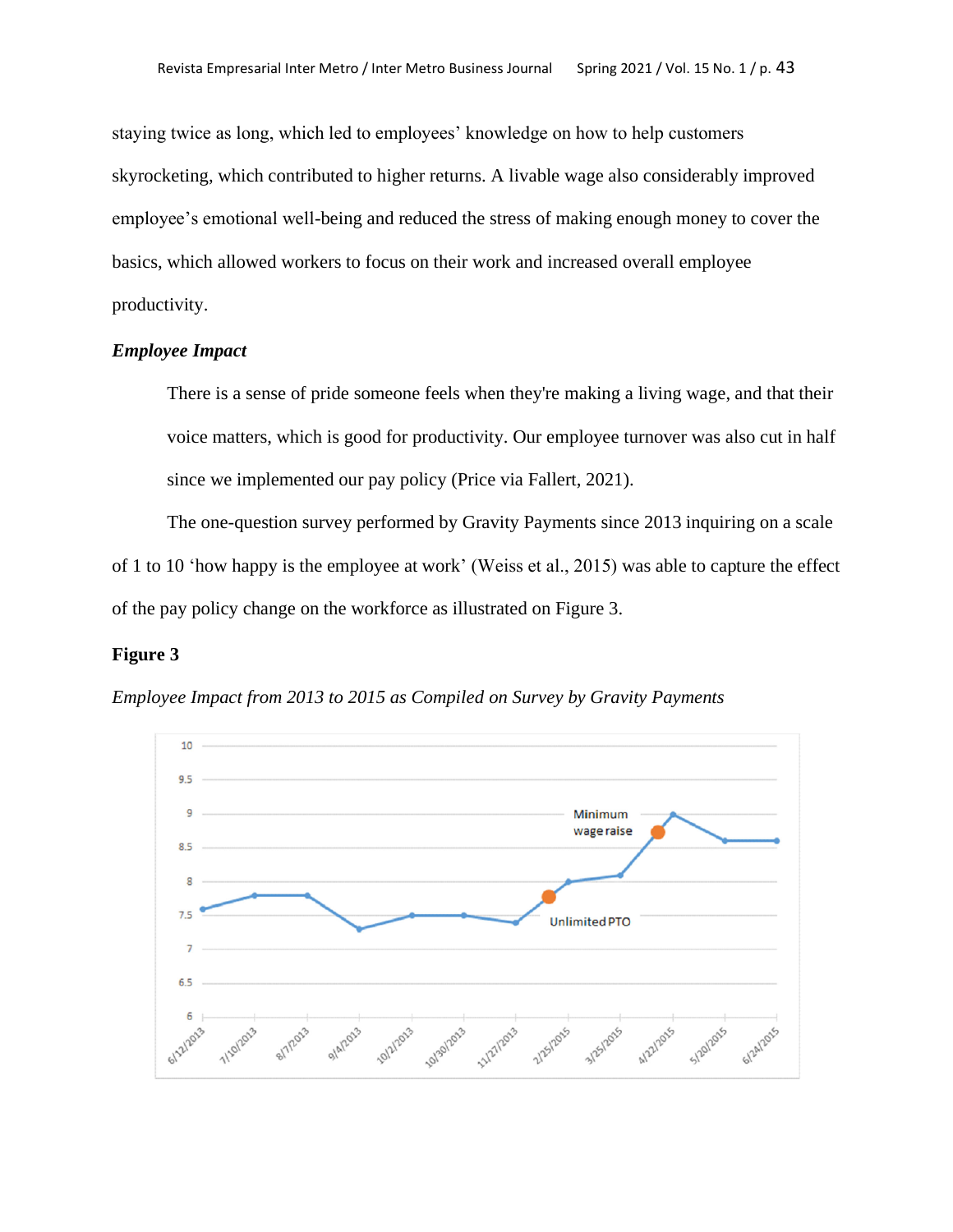*Note*: Figure obtained from Harvard Business School case study *The \$70K CEO at Gravity Payments* (Weiss et al., 2015)

A compilation was put together regarding the positive impact of the salary increase on the employees throughout the years:

- more people are attending optional team meetings (Weiss et al., 2015);
- employees had a ten-fold boom in homes bought (CBS News, 2021; Fallert, 2021)
- 70% of employees paid down debt, e.g. student loans (Weiss et al., 2015; CBS News, 2021; Fallert, 2021);
- employees could pay off their car as well as afford their apartment (Weiss et al., 2015);
- their view towards the company changed as employees saw Gravity as a long-term career instead of just a stepping stone (Weiss et al., 2015);
- employees decided to have kids due to finding themselves in a better financial situation (Weiss et al., 2015);
- 401(k) contributions grew 155% among workers (CBS News, 2021; Fallert, 2021); and
- employee productivity increased by showing 76% employees are engaged at work, twice the national average (Price, 2020; Fallert, 2021).

### *Companies Applying Dan Price's Method*

Therefore, Dan Price's method did not only successfully increase employee productivity, but was able to cut turnover rate in half, thus becoming a viable solution to this study's problem as observed in the call center services industries. Nonetheless, big companies refuse to follow suit even after Price has proven that it is possible for them to afford paying a higher minimum wage, "a living wage" (Price via Fallert, 2021), and proven it increases productivity. Thus far,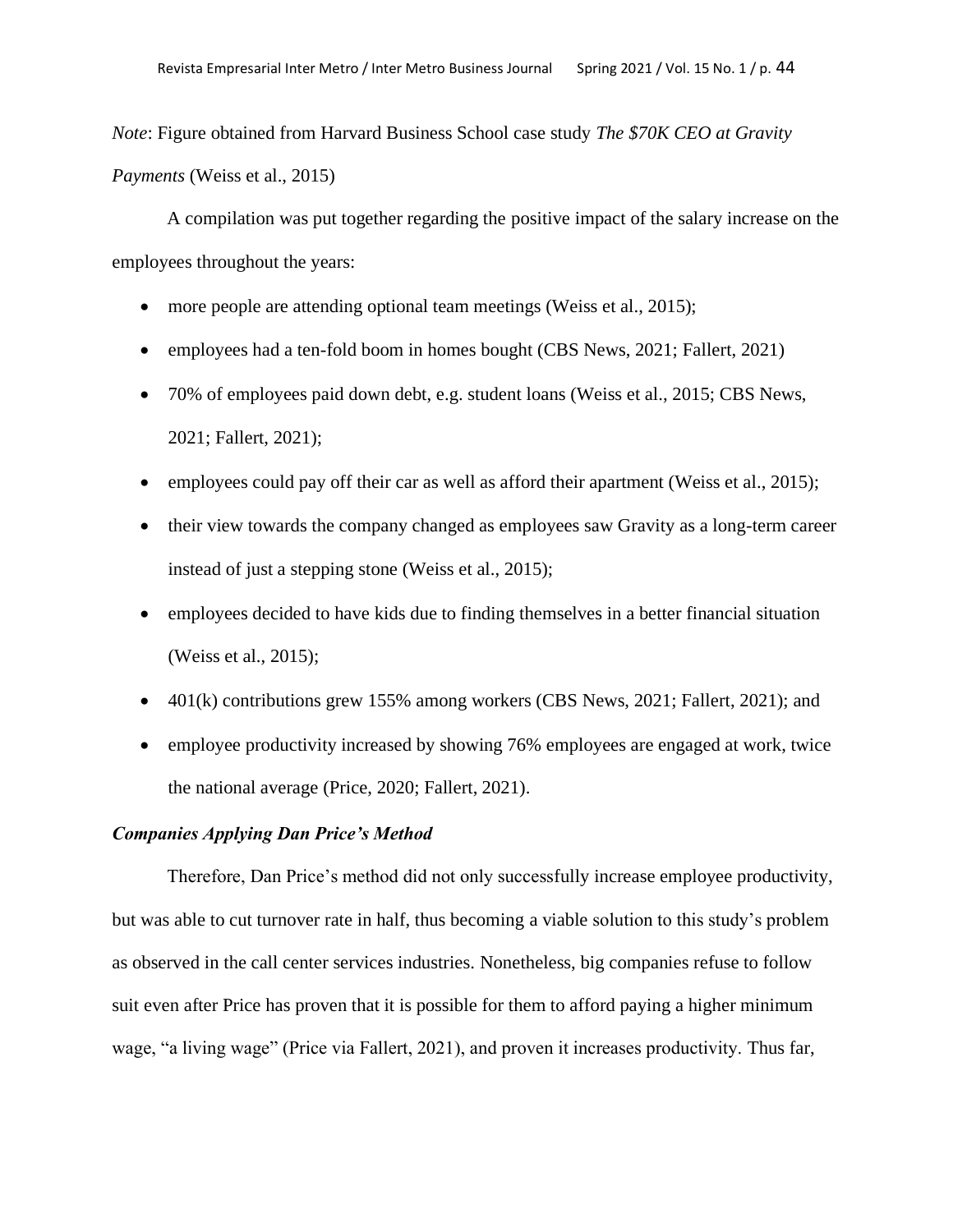only a small number of companies have taken note of Price's actions and applied it to their own business.

For instance, CEO of Pharmalogics Recruiting, Megan Driscoll, was inspired by Price's pay policy and decided to bump the starting base pay of her employees by 33 percent (Wheeler, 2018). As a result, employee base increased from 46 employees and \$6.7 million revenue in 2016 to 72 employees and \$15 million revenue in 2018; metrics showed employees are working harder; there was a 32 percent increase in the qualified candidates generated by recruiters for clients; and the company's retention rate increased from 40 to 84 percent (Wheeler, 2018).

In addition, CEO of Tower Paddleboards, Stephen Aarstol, experimented with alternative compensation forms to increase productivity since it felt it could not finance a salary increase. Instead, Aarstol decided to reduce his employees' work day from eight hours to five, seeing as a result a sharp increase in employee focus and engagement which skyrocketed the business as well (Wheeler, 2018).

Acknowledging how big companies refuse to apply the method during an interview with Radio New Zealand (2021), Price notes how productivity is hurt as a whole by a system that disproportionately takes money from everyone that's working and gives it to CEOs and corporate executives, as evidenced by the Economic Policy Institute report regarding the concerning surge in CEO compensation (2020).

The question then becomes, if there is a method proven to reduce high employee turnover and, consequently, increase productivity and revenues as a result, why are big companies not adopting these measures that have a beneficial impact for both the organization as well as the workforce? Price offers an answer to this question via Newsweek interview (2021):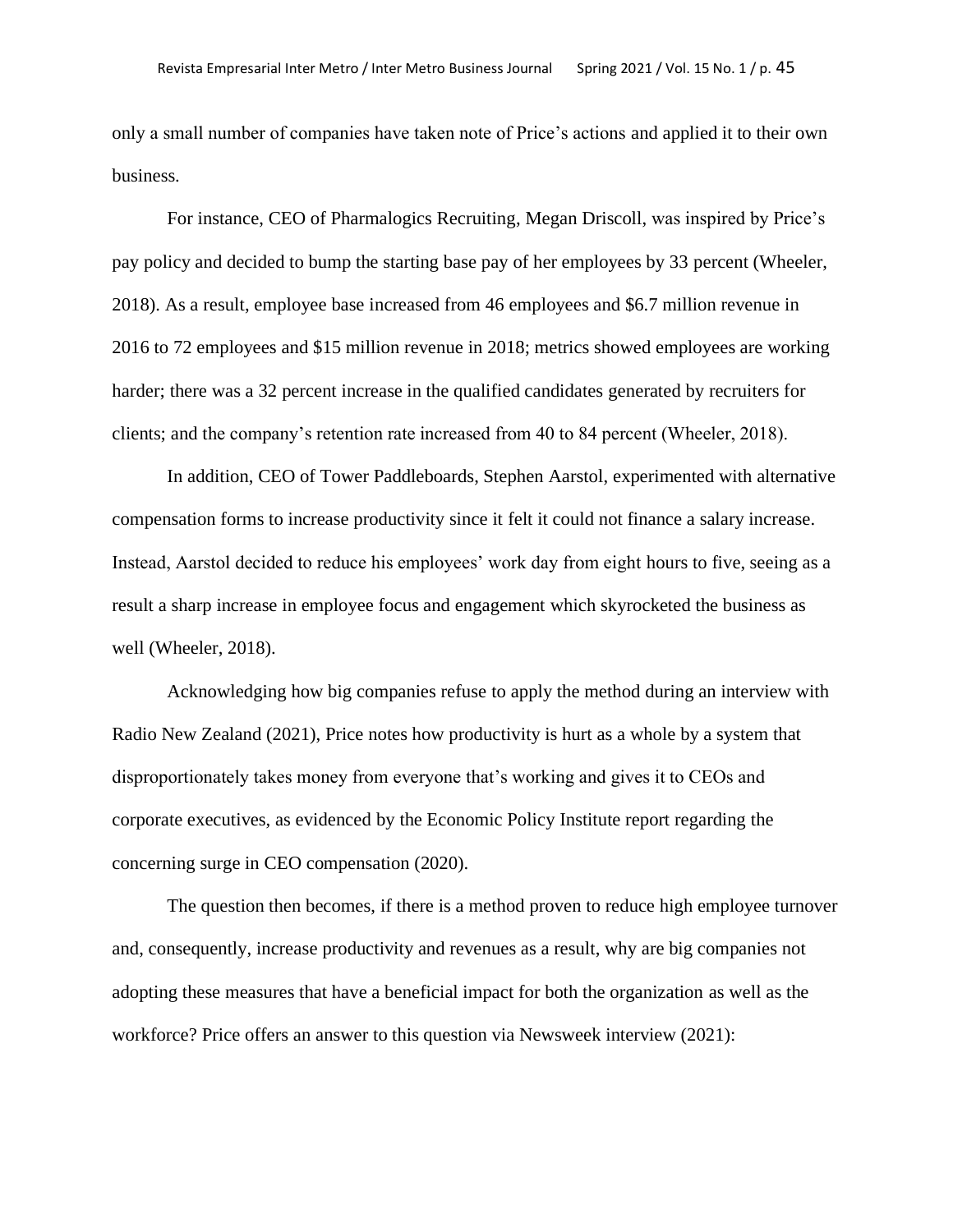[...] unfortunately, by showing that it works, it's clear the larger companies won't do it voluntarily even if they know it can work. Those companies are giving their workers an ever-shrinking share of the pie and making it more and more difficult to reach the American Dream (Fallert, 2021).

# **Invest in People**

After successfully compiling all of the detrimental factors contributing to high employee turnover; the extent it affects the employee; all the conceptual, impractical recommendations in the literature that have yielded no significant results in solving the problem; and the empty actions taken by XYZ company made in the interest of the shareholders rather than their employees' well-being; it becomes evident how imperative it is for the call center services industry to take definitive action and begin to invest in people.

If there was ever a time for organizations to invest in their employees' emotional wellbeing by providing them a living wage, it's now during the 'Great Resignation'—a term used to describe the budding labor market as coined by Anthony Klotz, associate professor of management at Texas A&M (Vesoulis, 2021). The employees' personal and professional reassessment brought upon the pandemic has not only caused the highest voluntary turnover rate in the U.S. in the last twenty years, but has also caused thousands of workers in several industries nationwide to either threaten, or actually go on strike in an effort "to secure higher pay and better working conditions" (Evers-Hillstrom, 2021). As Nick Bunker notes, economic research director for North America at the Indeed Hiring Lab, it's a workers' market: workers have more bargaining power due to the ratio of job openings (Vesoulis, 2021). In other words, employees no longer have to stay in a place where they feel undervalued, underpaid, or experience a damaging effect on their mental health.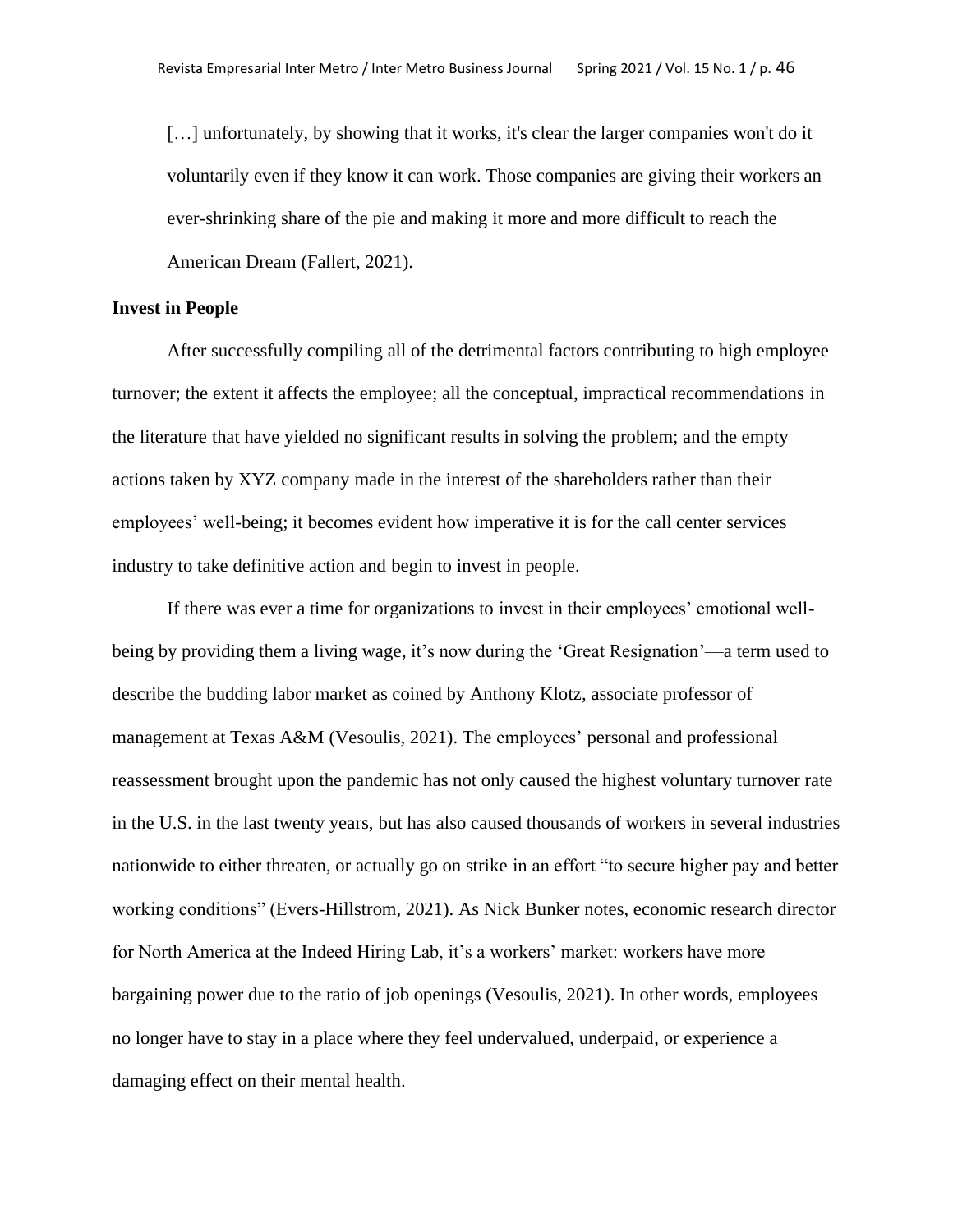In the desperate chase of performance metrics and profits, companies forget how the accomplishment of said goals would not be possible without the workers. The value of the organization lies in its people, hence why providing a living wage should be "a moral imperative, not a business strategy" (Keegan, 2015).

The socioeconomic inequality and outrageous salary disparity between CEO and workforce is an illness currently corroding big companies nationwide as it negatively affects and consumes employees' life evaluation and overall emotional well-being. As noted by the HBS case study into Gravity Payments, Price's method is consistent with other academic studies that positively link employee happiness with metrics such as "job satisfaction, supervisor evaluations, ratings of customer service quality, organizational citizenship, employee retention, and even salary" (Weiss et al., 2015). Simply put, the research, the method itself, and the results proven it works are all there: data speaks for itself. The evidence is there for an illness that has long been diagnosed. Its time organizations invest in the cure: invest in people.

# **References**

Arango-Botero, D., Sánchez-Torres, J., Santamaría, Y., & Toro, J. D. (2018). *Causes of employee turnover at call centers: Identification and mitigation* [Conference paper]. INSIGHT 2018 1st International Conference on Religion, Social Sciences and Technological Education, Nilai, Malaysia.

<https://www.researchgate.net/publication/328429052>

Ballard, J. K. (2012). *Call center turnover: a study of the relationships between leadership style, burnout, engagement and intention to quit* (Publication No. 3549435) [Doctoral dissertation, Capella University]. ProQuest Dissertations Publishing. <https://www.proquest.com/openview/4dfbdb5598f76e58d347934fe88c451d/>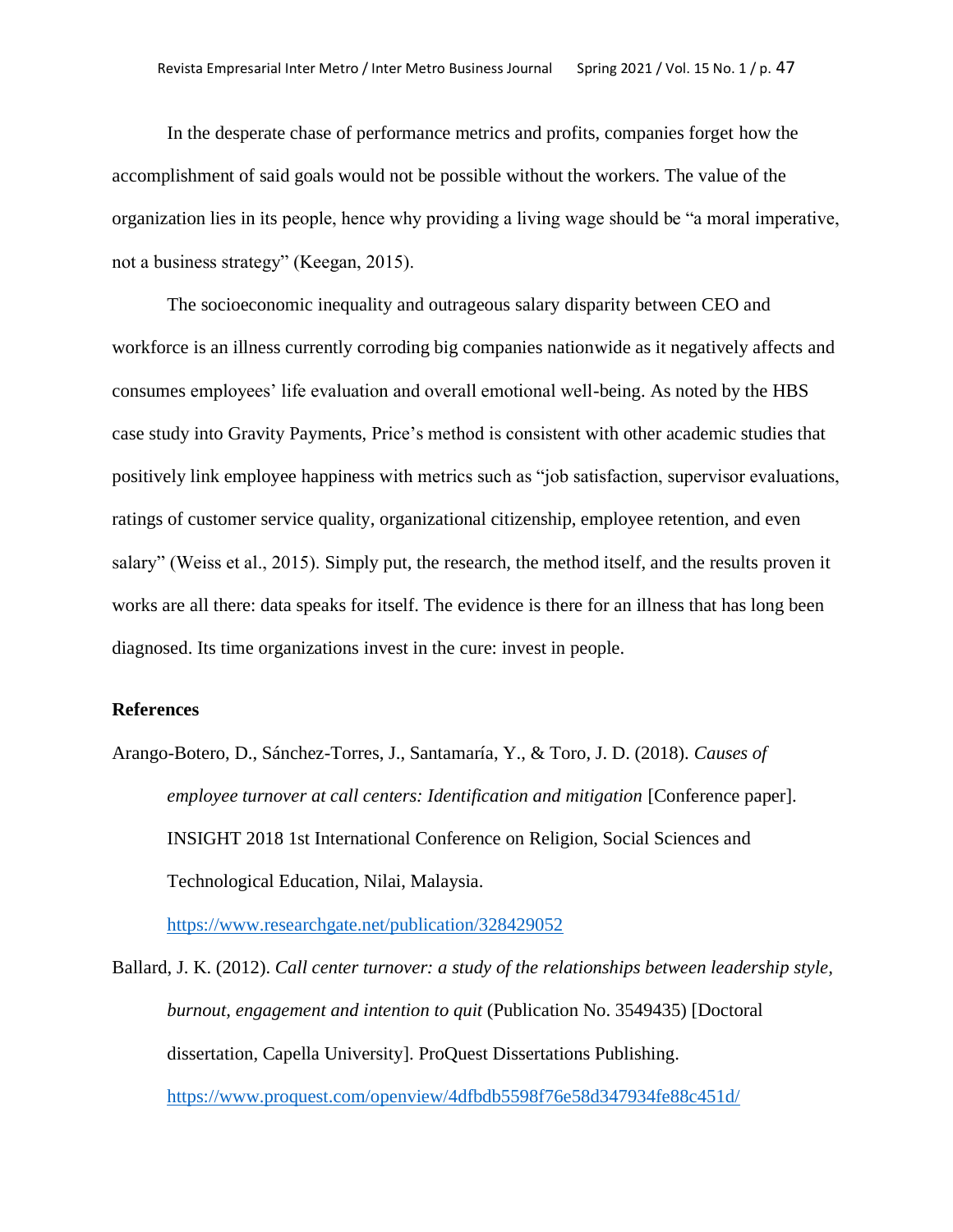- CEO on why giving all employees minimum salary of \$70,000 still "works" six years later: "Our turnover rate was cut in half". (2021, September 16). *CBS News*. [https://www.cbsnews.com/news/dan-price-gravity-payments-ceo-70000-employee](https://www.cbsnews.com/news/dan-price-gravity-payments-ceo-70000-employee-minimum-wage/)[minimum-wage/](https://www.cbsnews.com/news/dan-price-gravity-payments-ceo-70000-employee-minimum-wage/)
- Combs, K. M. (2017). *Strategies for retaining employees for call centers*. (Publication No. 10257400) [Doctoral dissertation, Walden University]. ProQuest Dissertations Publishing.<https://www.proquest.com/openview/6c760a2d8a4d1adb20e28c8656419788/>
- Demo, G., & Paschoal, T. (2016). Well-being at work scale: Exploratory and confirmatory validation in the USA. *Paidéia*, *26*(63), 35-43. [https://doi.org/10.1590/1982-](https://doi.org/10.1590/1982-43272663201605) [43272663201605](https://doi.org/10.1590/1982-43272663201605)
- Douglas, P. H. (1918). The problem of labor turnover. *American Economic Review, 8*(2), 306- 316.
- Eberle, G. J. (1919). Labor turnover. *American Economic Review, 9*(1), 79-82.
- ELÇİ, M., YILDIZ, B., & ERDİLEK KARABAY, M. (2018). How burnout affects turnover intention? The conditional effects of subjective vitality and supervisor support. *International Journal of Organizational Leadership*, *7*(2018), 47-60. <https://doi.org/10.33844/ijol.2018.60233>
- Evers-Hillstrom, K. (2021, October 13). *More than 100k workers threaten strikes as unions flex muscles*. The Hill. [https://thehill.com/business-a-lobbying/576456-more-than-100k](https://thehill.com/business-a-lobbying/576456-more-than-100k-workers-threaten-strikes-as-unions-flex-muscles?rl=1)[workers-threaten-strikes-as-unions-flex-muscles?rl=1](https://thehill.com/business-a-lobbying/576456-more-than-100k-workers-threaten-strikes-as-unions-flex-muscles?rl=1)
- Griffin, G. (2021). *Job burnout and turnover intentions among telecommuting call center agents*. (Publication No. 10300) [Doctoral dissertation, Walden University]. Walden Dissertations and Doctoral Studies. <https://scholarworks.waldenu.edu/dissertations/10300>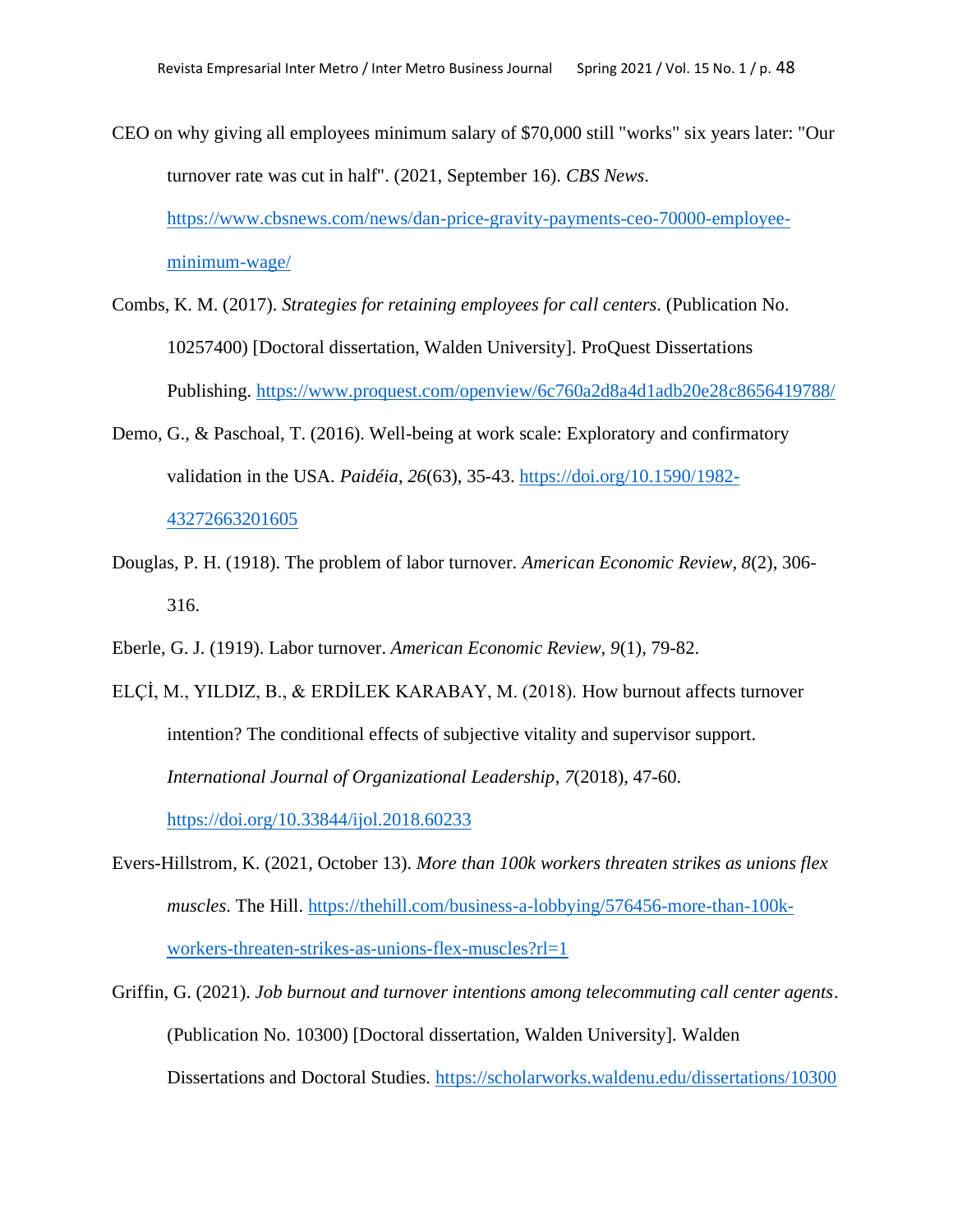- Kahneman, D. & Deaton, A. (2010, August 4). High income improves evaluation of life but not emotional well-being. *Psychological and Cognitive Sciences (PNAS)*, *107*(38), 16489– 16493. [www.pnas.org/cgi/doi/10.1073/pnas.1011492107](http://www.pnas.org/cgi/doi/10.1073/pnas.1011492107)
- Kasparian, A. [The Young Turks]. (2021, October 13). *Why Americans are quitting jobs at highest rate in 20 years* [Video]. YouTube.

<https://www.youtube.com/watch?v=4VYiZ6Z9G3k>

- Keegan, P. (2015, November). *Here's what really happened at that company that set a \$70,000 minimum wage: Dan Price decided to pay all 120 employees at least \$70,000. Grown men cried. Profits soared. Then things got really crazy*. INC. Magazine. [https://www.inc.com/magazine/201511/paul-keegan/does-more-pay-mean-more](https://www.inc.com/magazine/201511/paul-keegan/does-more-pay-mean-more-growth.html)[growth.html](https://www.inc.com/magazine/201511/paul-keegan/does-more-pay-mean-more-growth.html)
- Kurtz, A., Yellin, T., & Houp, W. (2019, April 9). The US minim wage through the years. *CNN*. <https://www.cnn.com/interactive/2019/business/us-minimum-wage-by-year/index.html>
- Leblanc, C. M. (2013). *The relationships between job characteristics and job satisfaction among call center workers.* (Publication No. 199) [Doctoral dissertation, St. John Fisher College]. Fisher Digital Publications. [https://fisherpub.sjfc.edu/education\\_etd/199](https://fisherpub.sjfc.edu/education_etd/199)
- Mishel, L. & Kandra, J. (2020, August 18). CEO compensation surged 14% in 2019 to \$21.3 million. *Economic Policy Institute*. [https://www.epi.org/publication/ceo-compensation](https://www.epi.org/publication/ceo-compensation-surged-14-in-2019-to-21-3-million-ceos-now-earn-320-times-as-much-as-a-typical-worker/)[surged-14-in-2019-to-21-3-million-ceos-now-earn-320-times-as-much-as-a-typical](https://www.epi.org/publication/ceo-compensation-surged-14-in-2019-to-21-3-million-ceos-now-earn-320-times-as-much-as-a-typical-worker/)[worker/](https://www.epi.org/publication/ceo-compensation-surged-14-in-2019-to-21-3-million-ceos-now-earn-320-times-as-much-as-a-typical-worker/)
- Molino, M., Emanuel, F., Zito, M., Ghislieri, C., Colombo, L. & Cortese, C. G. (2016). Inbound call centers and emotional dissonance in the job demands – resources model. *Frontiers in Psychology*, *7*(1533), 1-13[. https://doi.org/10.3389/fpsyg.2016.01133](https://doi.org/10.3389/fpsyg.2016.01133)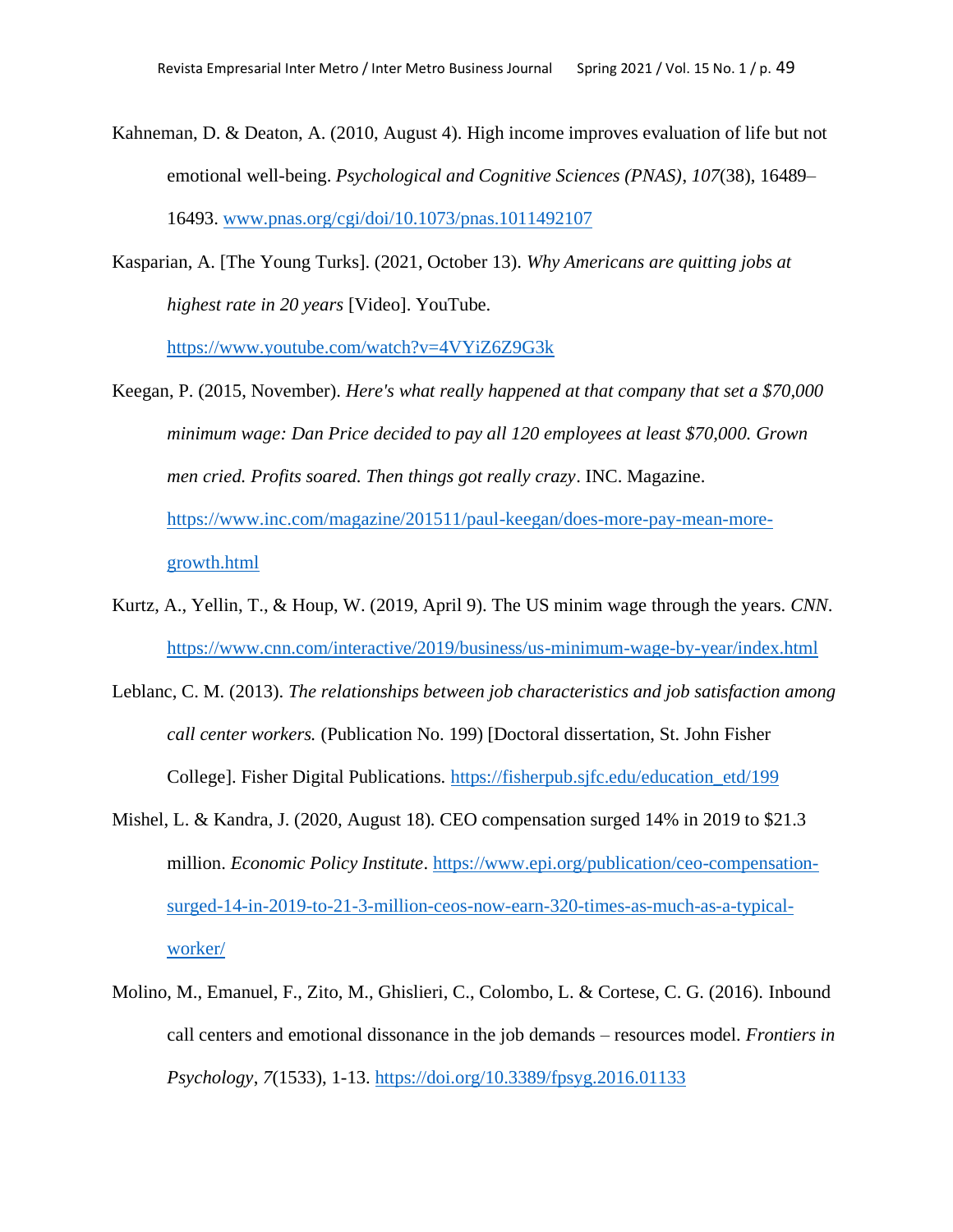Posey DM, C. N. (2019). Job-shock influence on call-center turnover. *Performance Improvement*, *58*(5), 22-32.<https://doi.org/10.1002/pfi.21866>

Price, D. (2020, August 12). *My employees took pay cuts instead of layoffs. We're doing better than ever*. The Washington Post.

https://www.washingtonpost.com/outlook/2020/08/12/employees-pay-cuts-productivity/

Price, D. [@danpriceseattle]. (2021, April 13). *6 years ago today I raised my company's min wage to \$70k. Fox News called me a socialist whose employees*[Tweet; thumbnail of video approximately 2 minutes and a half long]. Twitter.

<https://twitter.com/DanPriceSeattle/status/1382018355985588228>

- Robbins, S. P. & Judge, T. A. (2014). Foundations of group behavior. In S. Wall, K. Ellis-Levy & J. Leale (Eds.), *Essentials of Organizational Behavior* (12<sup>th</sup> ed., pp. 136-137). Pearson.
- Solman, P. & Lincoln Estes, D. (2021, October 8). The pandemic pushed millions of U.S. workers to join the 'Great Resignation.' Here's why [Interview PBS News Hour]. *PBS*. [https://www.pbs.org/newshour/show/the-pandemic-pushed-millions-of-u-s-workers-to](https://www.pbs.org/newshour/show/the-pandemic-pushed-millions-of-u-s-workers-to-join-the-great-resignation-heres-why)[join-the-great-resignation-heres-why](https://www.pbs.org/newshour/show/the-pandemic-pushed-millions-of-u-s-workers-to-join-the-great-resignation-heres-why)
- U.S. Bureau of Labor Statistics. (2021, October 12). *Job openings and labor turnover summary*. <https://www.bls.gov/news.release/jolts.nr0.htm>
- Vesoulis, A. (2021, October 13). Why literally millions of Americans are quitting their jobs. *Time*.<https://time.com/6106322/the-great-resignation-jobs/>

Weiss, M., Norton, M. I., Norris, M., & Mcara, S. (2015). *The \$70K CEO at Gravity Payments* [Case study 9-816-010]. Boston: Harvard Business Publishing. <https://www.hbs.edu/faculty/Pages/item.aspx?num=49742>